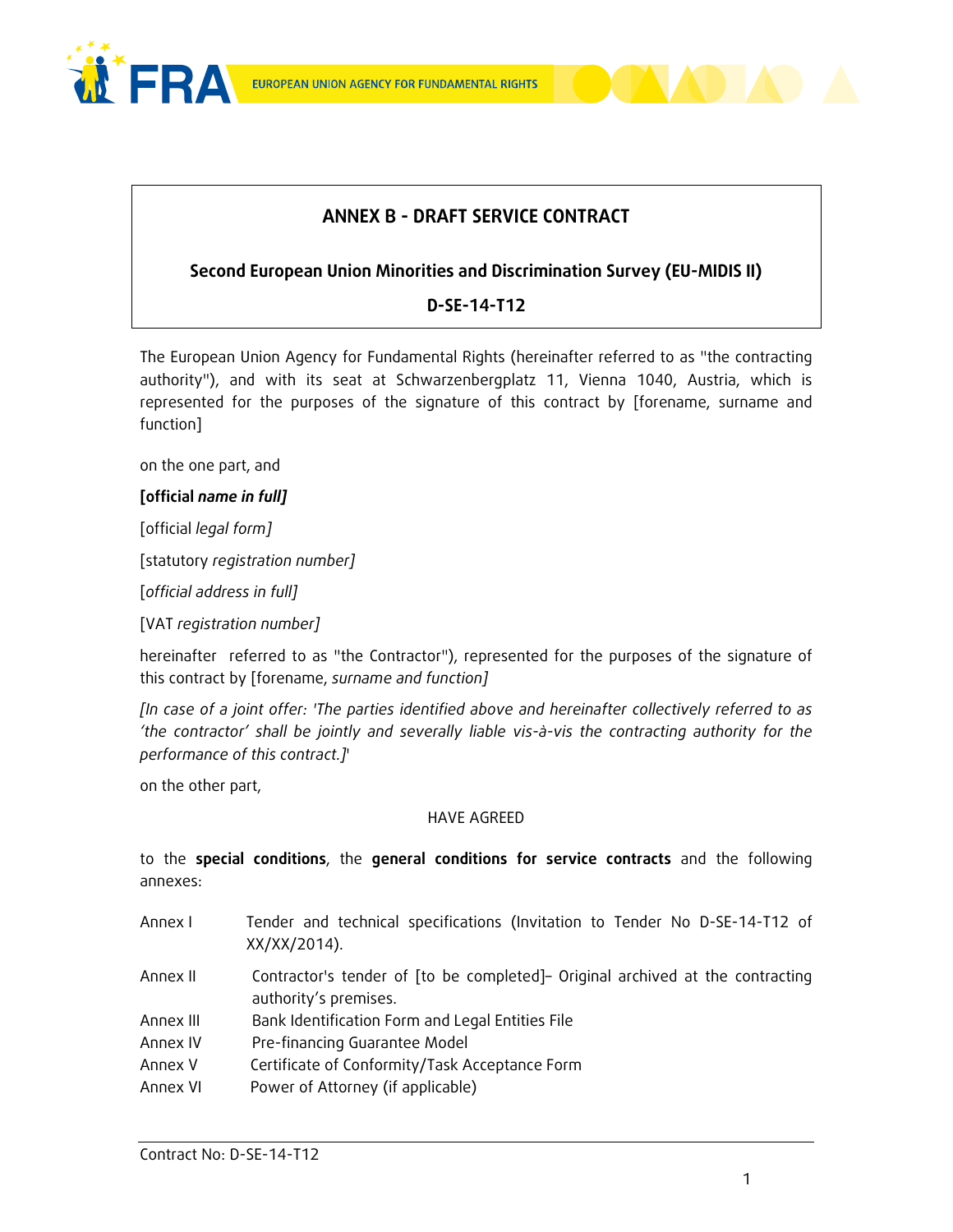which form an integral part of this contract (hereinafter referred to as "the contract").

- The terms set out in the special conditions shall take precedence over those in the other parts of the contract.
- The terms set out in the general conditions shall take precedence over those in the other annexes.
- The terms set out in the tender specifications (Annex I) shall take precedence over those in the tender (Annex II).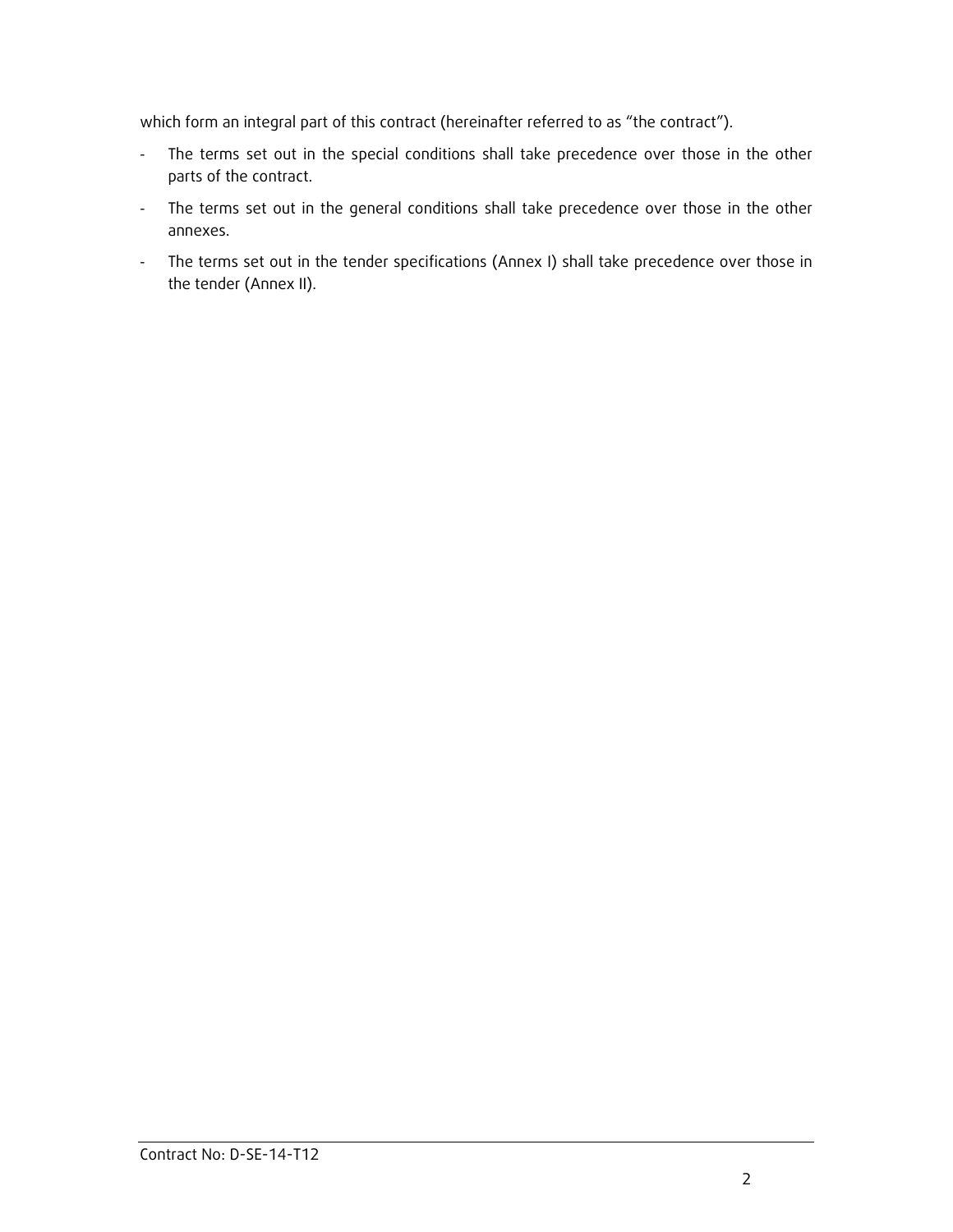## 1 SPECIAL CONDITIONS

### 1.1 SUBJECT MATTER

- **1.1.1** The subject matter of the contract is the provision of services for the Second European Union Minorities and Discrimination Survey (EU-MIDIS II) to the contracting authority.
- **1.1.2** The contractor shall execute the tasks assigned to it in accordance with the tender specifications annexed to the contract (Annex I).

### 1.2 ENTRY INTO FORCE AND DURATION

- **1.2.1** The contract shall enter into force on the date on which it is signed by the last party.
- **1.2.2** Under no circumstances may performance commence before the date on which the contract enters into force.
- **1.2.3** The duration of the execution of the tasks shall not exceed sixteen (16) month(s). Unless otherwise specified, all periods specified in the contract are calculated in calendar days. Execution of the tasks shall start from the date of entry into force of the contract.

The period of execution of the tasks may be extended only with the express written agreement of the parties before the expiration of such period.

The execution of the tasks is divided in two (2) phases as described in detail in Annex I. Phase 1 of the contract shall enter into force on the date it is signed by the last contracting party. Initiation of Phase 2 lies with the contracting authority's decision and cannot be guaranteed at the time of contract signature. The contractor will be authorised to start implementation of Phase 2 provided that the funding necessary is available in the budget of the contracting authority and upon completion by the contractor of the pilot report in Phase 1. The contracting authority shall inform the contractor about its consent to initiate Phase 2 by a written notice in advance.

# 1.3 PRICE

**1.3.1** The maximum total amount to be paid by the contracting authority under the contract shall be EUR [to be completed] excluding VAT, covering all tasks executed, divided as follows:

Phase 1: [to be completed]

Phase 2: [to be completed]

**1.3.2** Prices shall be expressed in EUR.

#### 1.3.3 Price revision

Prices are fixed and not subject to revision.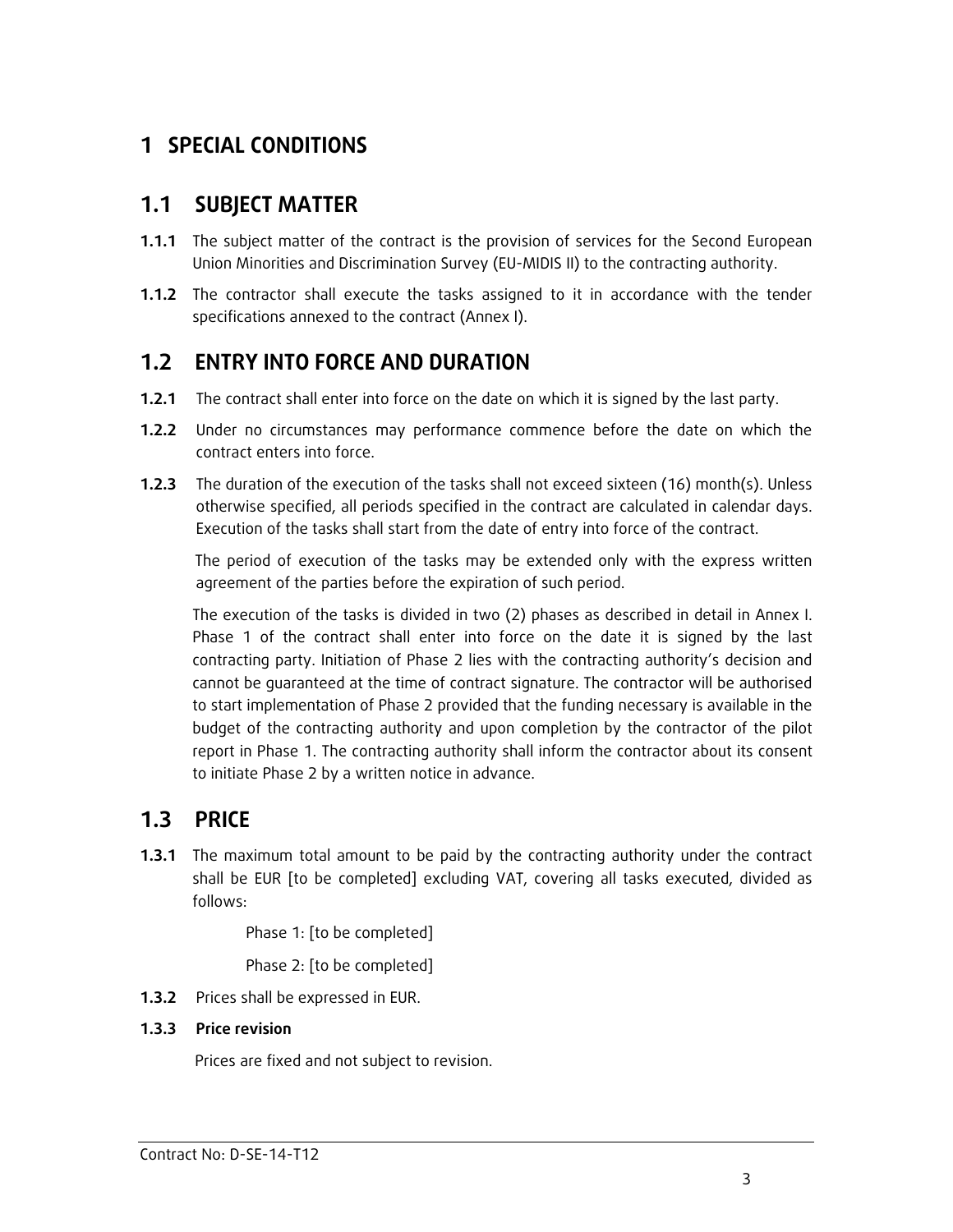# 1.4 PAYMENT ARRANGEMENTS

#### 1.4.1 Pre-financing Phase 1

Following signature of the contract by the last party and its receipt by the contracting authority, a pre-financing payment of EUR [to be completed] equal to 30% of the total amount of Phase 1 as referred to in Article 1.3.1, shall be made within thirty (30) days of the receipt of an invoice and the receipt by the contracting authority of a duly constituted financial guarantee equal to at least EUR [30% of the total amount of Phase 1].

The contracting authority may refuse to make payments where the award procedure or the performance of the contract prove to have been subject to substantial errors, irregularities or fraud attributable to the contractor.

#### 1.4.2 Interim payment(s) Phase 1

Invoices for an interim payment equal to 40% of the total amount of Phase 1, as referred to in Article 1.3.1, shall be accompanied by Deliverable D5 – Pilot report and pilot dataset, in accordance with the instructions laid down in Annex I. The contracting authority shall make the payment within sixty (60) days from receipt of the invoice. The contractor shall have ten (10) days in which to submit additional information or corrections or a new deliverable if required by the contracting authority.

#### 1.4.3 Pre-financing Phase 2

Providing that the contracting authority gives its consent to initiate Phase 2, invoices for a payment of pre-financing payment of EUR [to be completed] equal to 30% of the total amount of Phase 2 as referred to in Article 1.3.1, shall be made within thirty (30) days of the receipt of an invoice and the receipt by the contracting authority of a duly constituted financial guarantee equal to at least EUR [30% of the total amount of Phase 2].

#### 1.4.4 Payment of the balance Phase 1

The contractor shall submit an invoice for the payment of the balance of Phase 1. The invoice shall be accompanied by Deliverable D7 – Interim technical fieldwork and phase 1 datasetreport in accordance with the instructions laid down in Annex I. The contracting authority shall make the payment within sixty (60) days from receipt of the invoice. The contractor shall have ten (10) days in which to submit additional information or corrections, a new final progress report or other documents if it is required by the contracting authority.

#### 1.4.5 Payment of the balance Phase 2

The contractor shall submit an invoice for the payment of the balance of Phase 2. The invoice shall be accompanied by Deliverable D11 – Final technical and quality report in accordance with the instructions laid down in Annex I. The contracting authority shall make the payment within ninety (90) days from receipt of the invoice. The contractor shall have twenty (20) days in which to submit additional information or corrections, a new final progress report or other documents if it is required by the contracting authority.

[Where VAT is due in Belgium, the provisions of the contract constitute a request for VAT exemption No 450, Article 42, paragraph 3.3 of the VAT code (circular 2/1978), provided the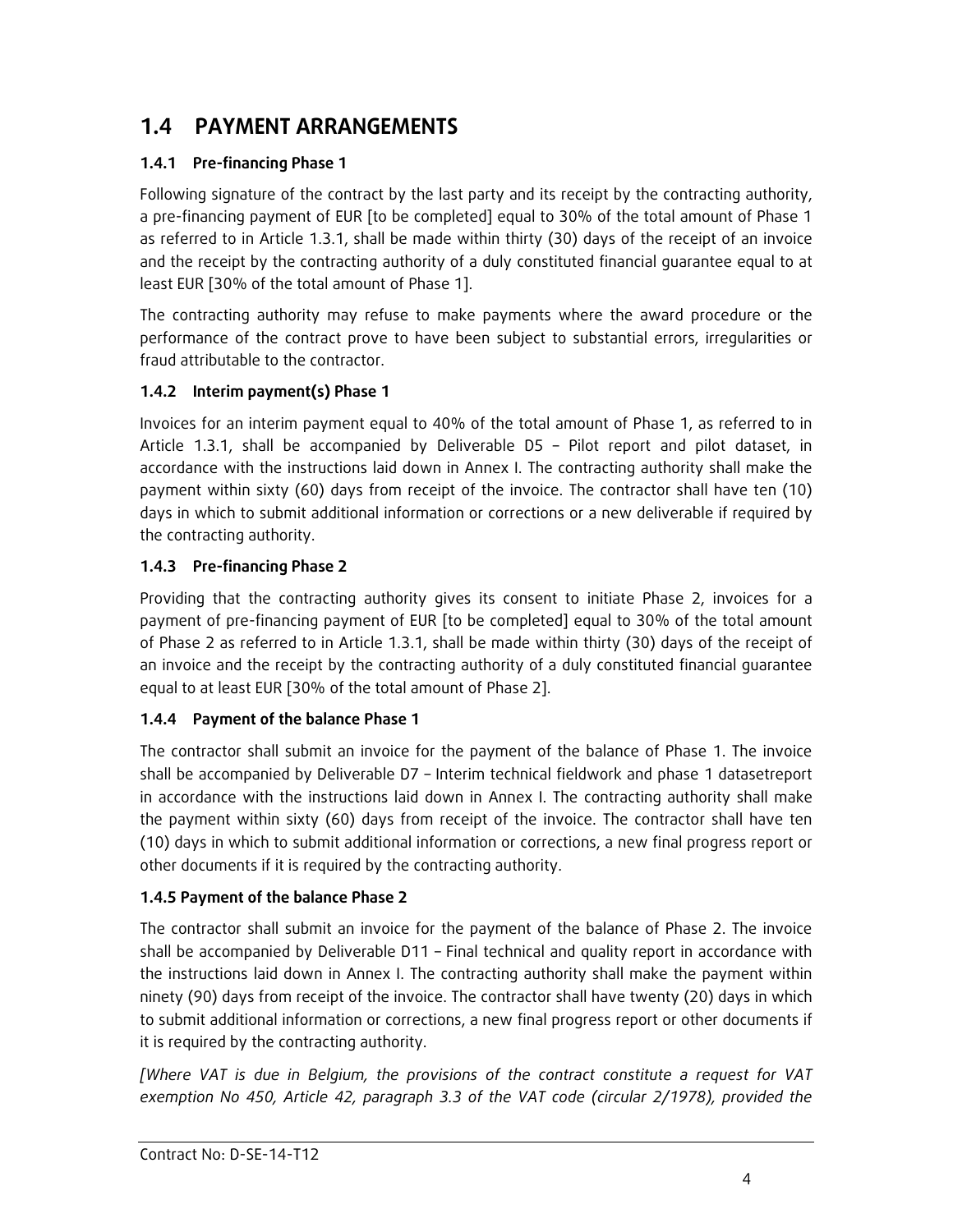contractor includes the following statement in the invoice(s): 'Exonération de la TVA, Article 42, paragraphe 3.3 du code de la TVA (circulaire 2/1978)' or an equivalent statement in the Dutch or German language.]

[Where VAT is due in Luxembourg, the contractor shall include the following statement in the invoices: 'Commande destinée à l'usage officiel de l'Union européenne. Exonération de la TVA Article 43 § 1 k 2ième tiret de la loi modifiée du 12.02.79.' In case of intra-Community purchases, the statement to be included in the invoices is: 'For the official use of the European Union. VAT Exemption / European Union/ Article 151 of Council Directive 2006/112/EC.']

#### 1.4.4 Performance guarantee

No performance guarantee is required

# 1.5 BANK ACCOUNT

Payments shall be made to the contractor's bank account denominated in euro, identified as follows:

Name of bank: [to be completed]

Full address of branch: [to be completed]

Exact designation of account holder: [to be completed]

Full account number including bank codes: [to be completed]

IBAN code: [to be completed]

BIC code: [to be completed]

# 1.6 COMMUNICATION DETAILS AND DATA CONTROLLER

For the purpose of Article 2.6, the data controller shall be the European Union Agency for Fundamental Rights.

Communications shall be sent to the following addresses:

Contracting authority:

European Union Agency for Fundamental Rights to the attention of Mr. Constantinos Manolopoulos Schwarzenbergplatz 11, Vienna 1040, Austria Email: procurement@fra.europa.eu

Contractor:

Mr/Mrs/Ms [complete]

[Function]

[Company name]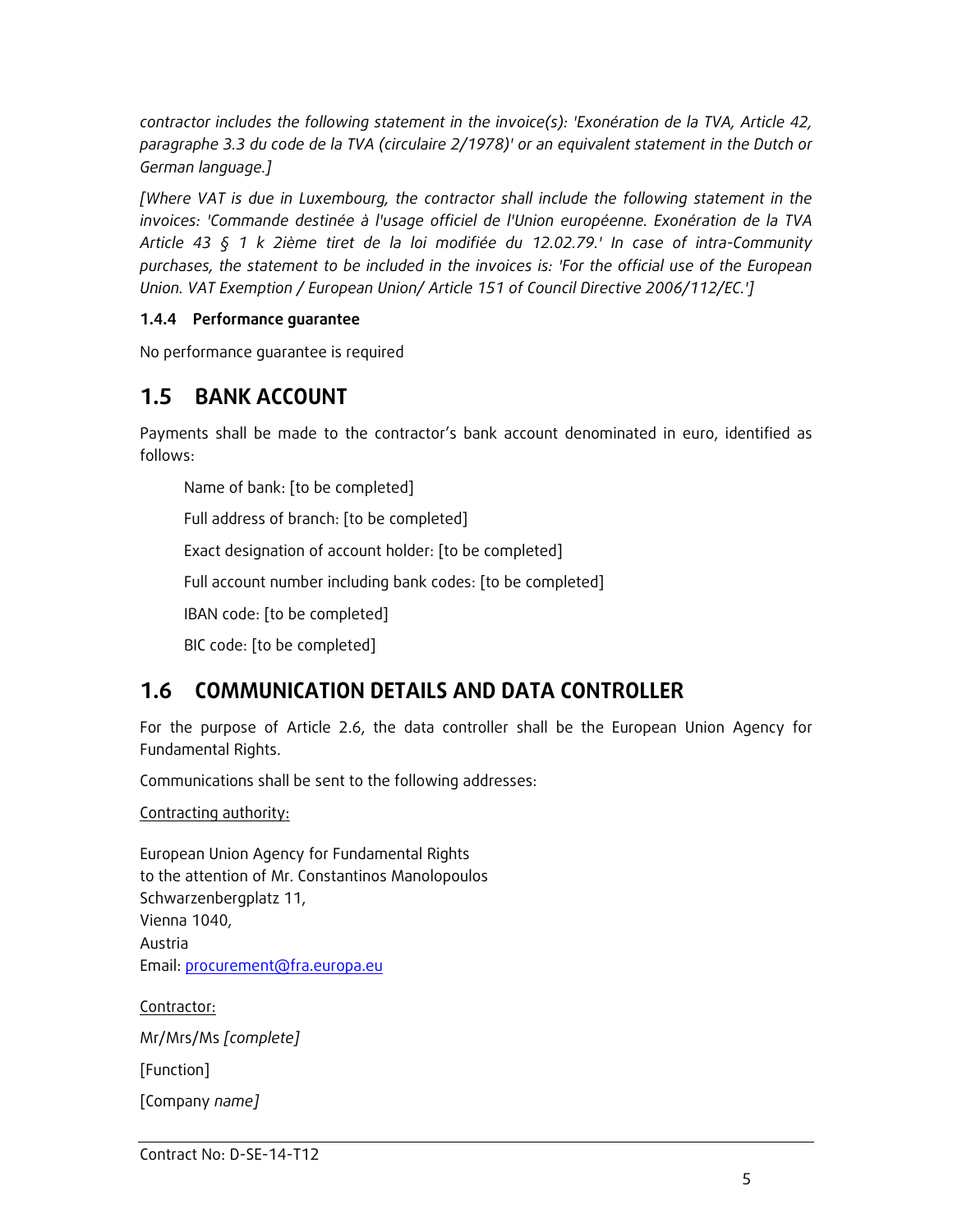#### [Full official address]

[Email]

# 1.7 APPLICABLE LAW AND SETTLEMENT OF DISPUTES

- **1.7.1** The contract shall be governed by Union Law, complemented, where necessary, by the law of Austria.
- **1.7.2** Any dispute between the parties in relation to the interpretation, application or validity of the contract which cannot be settled amicably shall be brought before the Court of Justice of the European Union.

# 1.8 EXPLOTATION OF THE RESULTS OF THE CONTRACT

#### 1.8.1 Modes of exploitation

 In accordance with Article 2.10.2 whereby the contracting authority acquires ownership of the results as defined in the tender specifications (Annex I), these results may be used for any of the following purposes:

(a) use for its own purposes:

(i) making available to the staff of the contracting authority

(ii) making available to the persons and entities working for the contracting authority or cooperating with it, including contractors, subcontractors whether legal or natural persons, Union institutions, agencies and bodies, Member States' institutions

- (iii) installing, uploading, processing
- (iv) arranging, compiling, combining, retrieving
- (v) copying, reproducing in whole or in part and in unlimited number of copies
- (b) distribution to the public:
	- (i) publishing in hard copies
	- (ii) publishing in electronic or digital format
	- (iii) publishing on the internet as a downloadable/non-downloadable file
	- (iv) broadcasting by any kind of technique of transmission
	- (v) public presentation or display
	- (vi) communication through press information services
	- (vii) inclusion in widely accessible databases or indexes
	- (viii) otherwise in any form and by any method
- (c) modifications by the contracting authority or by a third party in the name of the contracting authority:
	- (i) shortening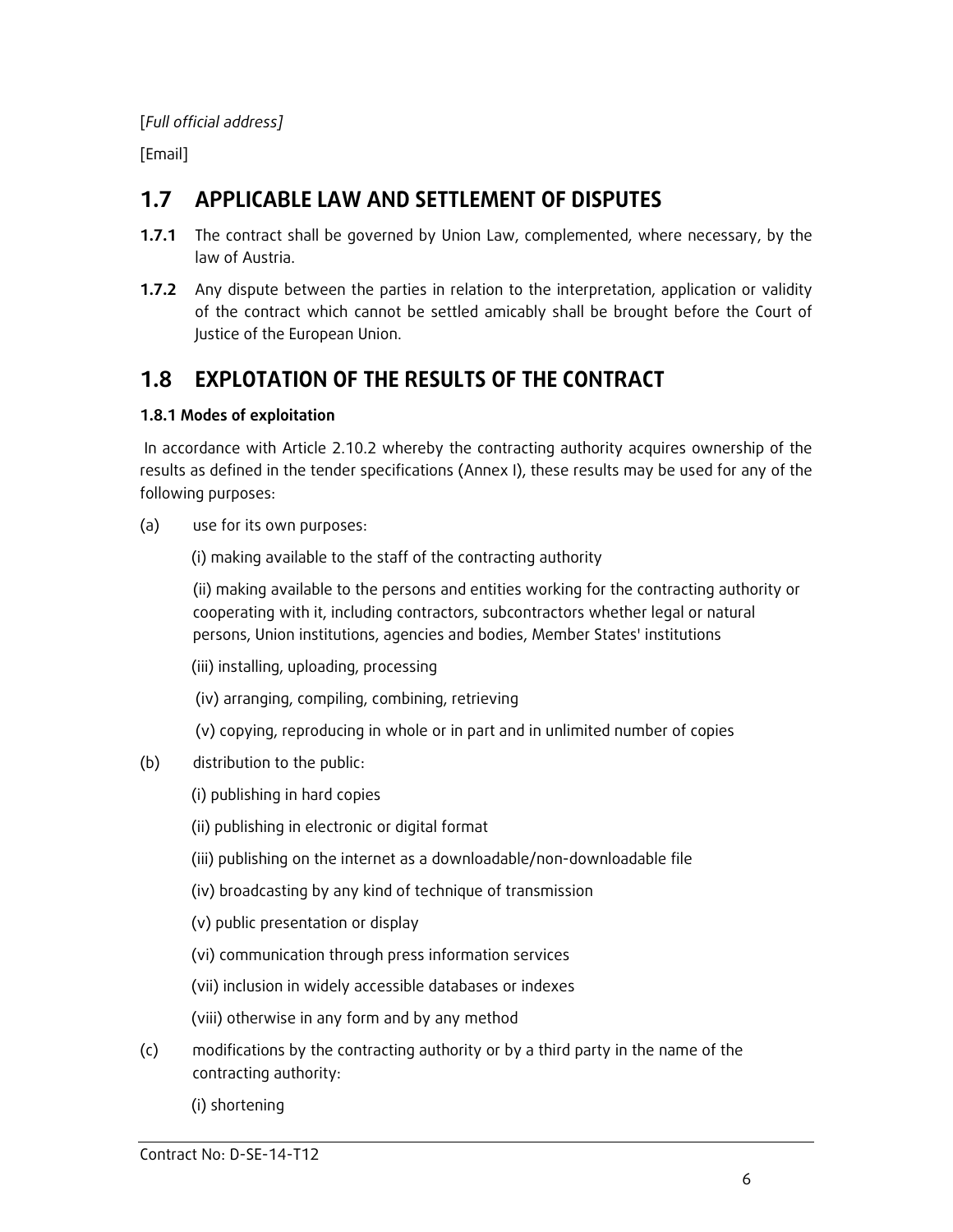- (ii) summarising
- (iii) modifying of the content
- (iv) making technical changes to the content:
	- necessary correction of technical errors
	- adding new parts or functionalities
	- changing functionalities

 - providing third parties with additional information concerning the result (e.g. source code) with a view of making modifications

 (v) addition of new elements, paragraphs titles, leads, bolds, legend, table of content, summary, graphics, subtitles, sound, etc.

(vi) preparation in audio form, preparation as a presentation, animation, pictograms story, slide-show, public presentation etc.

(vii) extracting a part or dividing into parts

(viii) use of a concept or preparation of a derivative work

- (ix) digitisation or converting the format for storage or usage purposes
- (x) modifying dimensions
- (xi) translating, inserting subtitles, dubbing in different language versions:
	- languages used within EU
	- languages of the candidate countries
	- Arabic, Russian, Somali and Turkish (the survey questionnaire)
- (d) the modes of exploitation listed in article 2.10.4

(e) rights to authorise, license, or sub-license in case of licensed pre-existing rights, the modes of exploitation set out in any of the points (a) to (c ) to third parties.

Where the contracting authority becomes aware that the scope of modifications exceeds that envisaged in the contract, the contracting authority shall consult the contractor. Where necessary, the contractor shall in turn seek the agreement of any creator or other right holder. The contractor shall reply to the contracting authority within one month and shall provide its agreement, including any suggestions of modifications, free of charge. The creator may refuse the intended modification only when it may harm its honour, reputation or distort integrity of the work.

#### 1.8.2 Pre-existing rights, intermediaries, creators' rights

All pre-existing rights incorporated in the results and directly related to the uses foreseen in Article 1.8.1 shall be fully and irrevocably acquired by the contracting authority as provided for in Article 2.10.2 and by derogation to Article 2.10.3.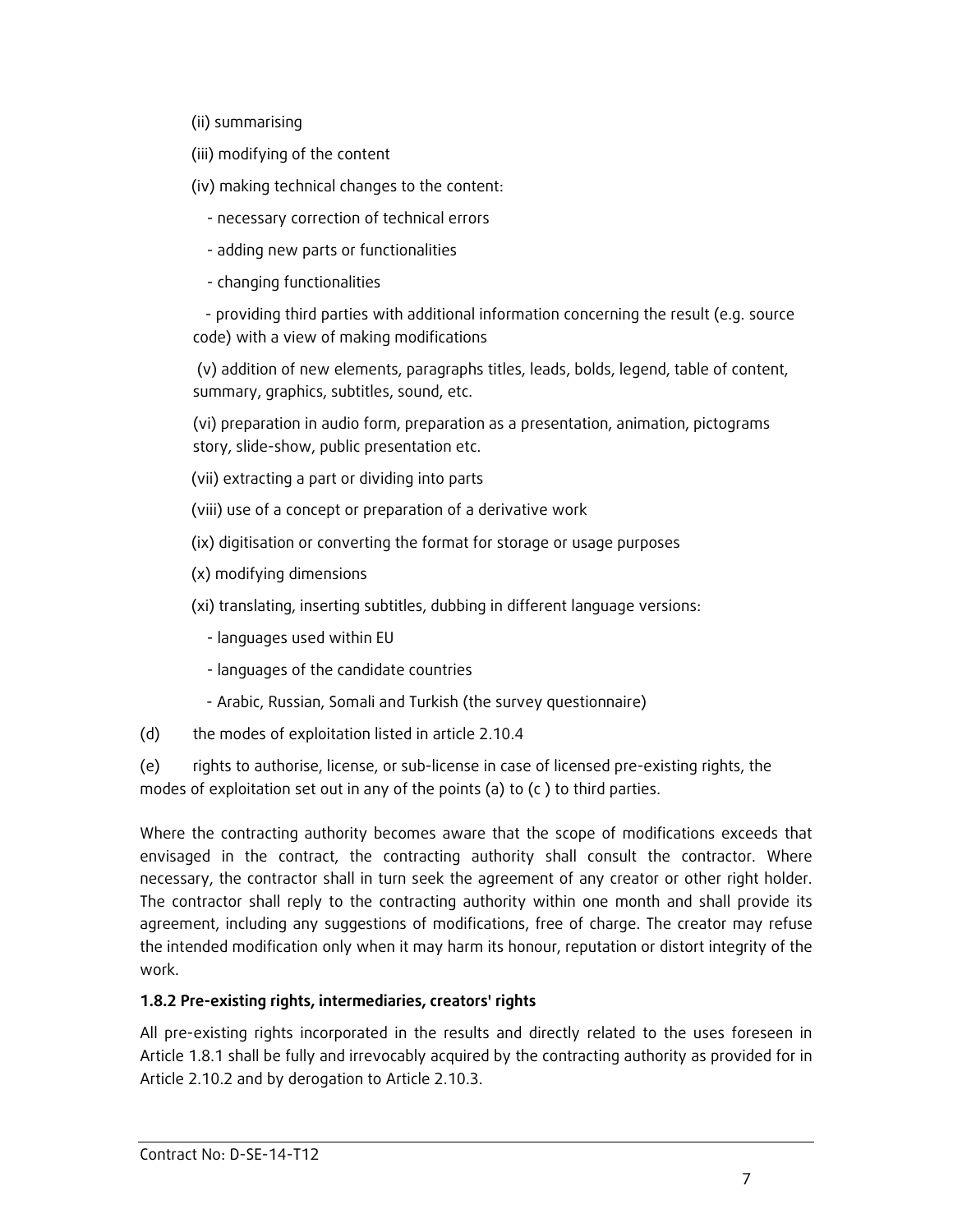The contractor shall provide to the contracting authority a list of pre-existing rights and third parties' rights including its personnel, creators or other right holders as provided for in Article 2.10.5.

## 1.9 TERMINATION BY EITHER PARTY

Either party may, unilaterally and without being required to pay compensation, terminate the contract by formally notifying the other party by giving one month's notice. Should the contracting authority terminate the contract, the contractor shall only be entitled to payment corresponding to part-performance of the contract before the termination date. The first paragraph of Article 2.14.3 shall apply.

# 1.10 FISCAL PROVISIONS

The contracting authority is in respect of its financial interest in this contract exempt from all duties and taxes, including value added tax.

The contractor is subject to Value Added Tax. The Value Added Tax registration No. of the contractor is: [to be completed].

If the contractor is not exempt from Value Added and other Taxes, he shall make available to the contracting authority, upon request, all supporting documents which the contracting authority might need in order to apply to the tax authorities for the reimbursement pursuant to Articles 3 and 4 of the Protocol on the Privileges and Immunities of the European Union of any duties and taxes paid in the course of the performance of this contract.

Where the contractor is exempt from Value Added Tax, it is required to submit proof from to this effect from its tax authorities or by a professional, who enjoys special public trust (certified accountant, attorney).

If the contract is subject to VAT outside Austria, but within the scope of application of Council Directive 2006/112/EC, the contractor declares to accept (for submission to the relevant tax authorities) the duly completed form according to Art. 151 of the specified directive, and to invoice the contracting authority the net price of the contract i.e. excluding VAT. In this case, the contracting authority will only pay the net price of the contract.

# **SIGNATURES**

| For the contractor, | For the contracting authority, |
|---------------------|--------------------------------|
| [name]              | [to be completed]              |
| [function]          | [to be completed]              |
|                     |                                |
| signature[s]:       | signature[s]:                  |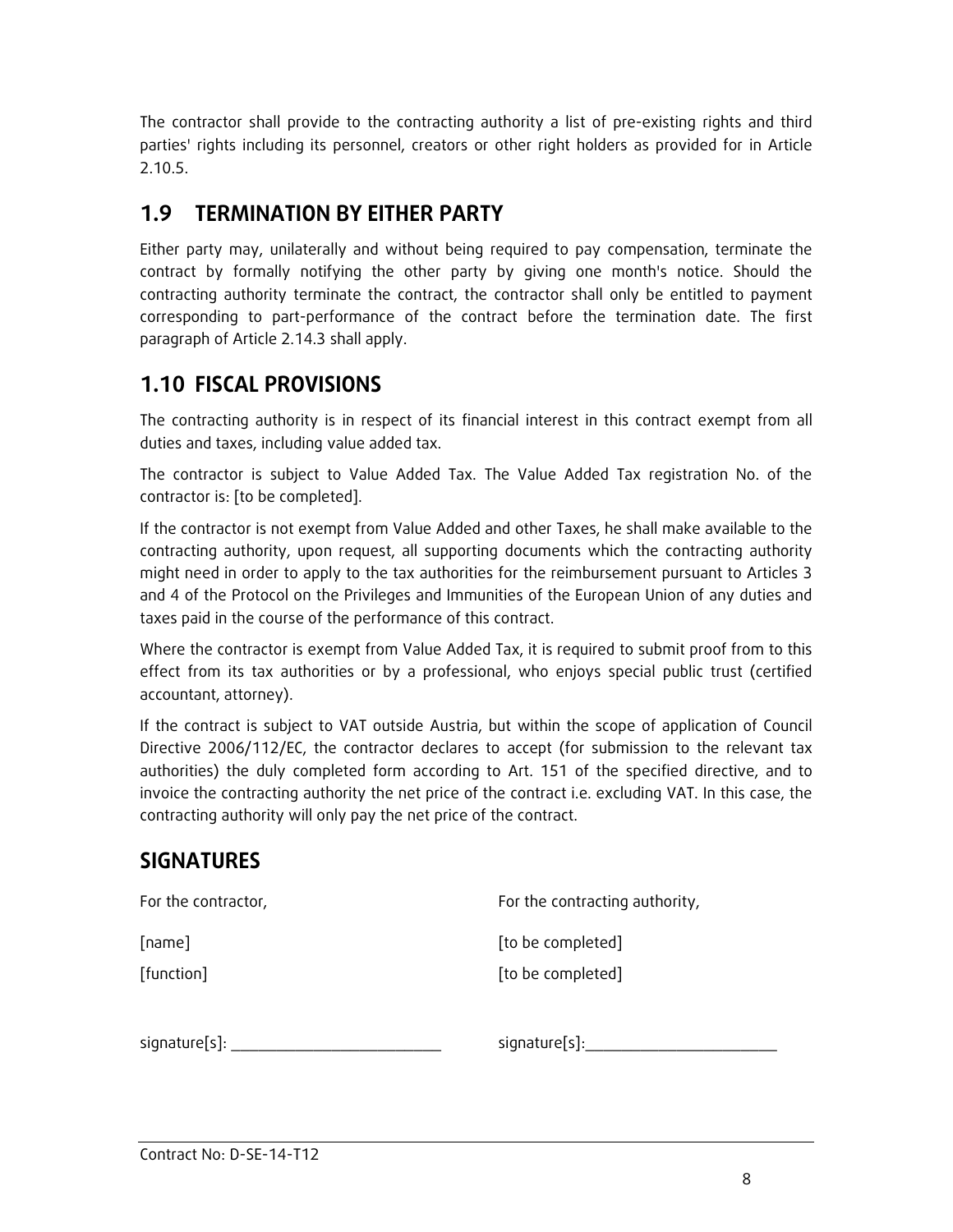Done at \_\_\_\_\_\_\_\_\_\_\_ date:\_\_\_\_\_\_\_\_\_\_\_ Done at Vienna date:\_\_\_\_\_\_\_\_\_\_\_\_\_\_

In duplicate in English.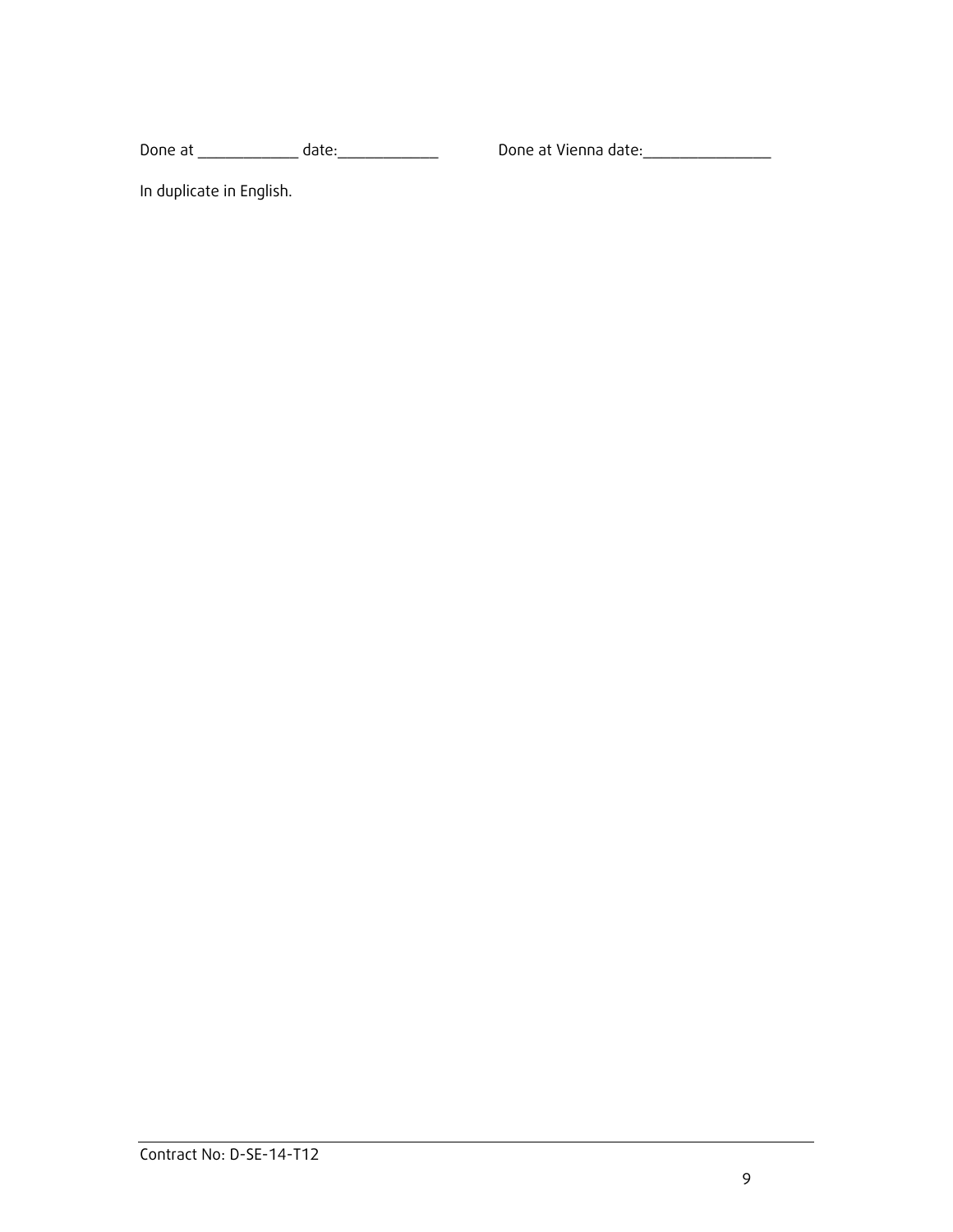## 2 GENERAL CONDITIONS FOR SERVICE CONTRACTS

### 2.1 PERFORMANCE OF THE CONTRACT

- **2.1.1** The contractor shall perform the contract to the highest professional standards.
- **2.1.2** The contractor shall be solely responsible for taking the necessary steps to obtain any permit or licence required for performance of the contract under the laws and regulations in force at the place where the tasks assigned to it are to be executed.
- **2.1.3** Without prejudice to Article 2.4 any reference made to the contractor's personnel in the contract shall relate exclusively to individuals involved in the performance of the contract.
- **2.1.4** The contractor must ensure that the personnel performing the contract possesses the professional qualifications and experience required for the execution of the tasks assigned to it.
- **2.1.5** The contractor shall neither represent the contracting authority nor behave in any way that would give such an impression. The contractor shall inform third parties that it does not belong to the European public service.
- **2.1.6** The contractor shall be solely responsible for the personnel who executes the tasks assigned to the contractor.

The contractor shall stipulate the following employment or service relationships with its personnel:

- (a) personnel executing the tasks assigned to the contractor may not be given orders directly by the contracting authority;
- (b) the contracting authority may not under any circumstances be considered to be the employer of the personnel referred to in point (a) and the personnel shall undertake not to invoke against the contracting authority any right arising from the contractual relationship between the contracting authority and the contractor.
- **2.1.7** In the event of disruption resulting from the action of one of the contractor's personnel working on the contracting authority's premises or in the event that the expertise of a member of the contractor's personnel fails to correspond to the profile required by the contract, the contractor shall replace him without delay. The contracting authority shall have the right to make a reasoned request for the replacement of any such personnel. The replacement personnel must have the necessary qualifications and be capable of performing the contract under the same contractual conditions. The contractor shall be responsible for any delay in the execution of the tasks assigned to it resulting from the replacement of personnel.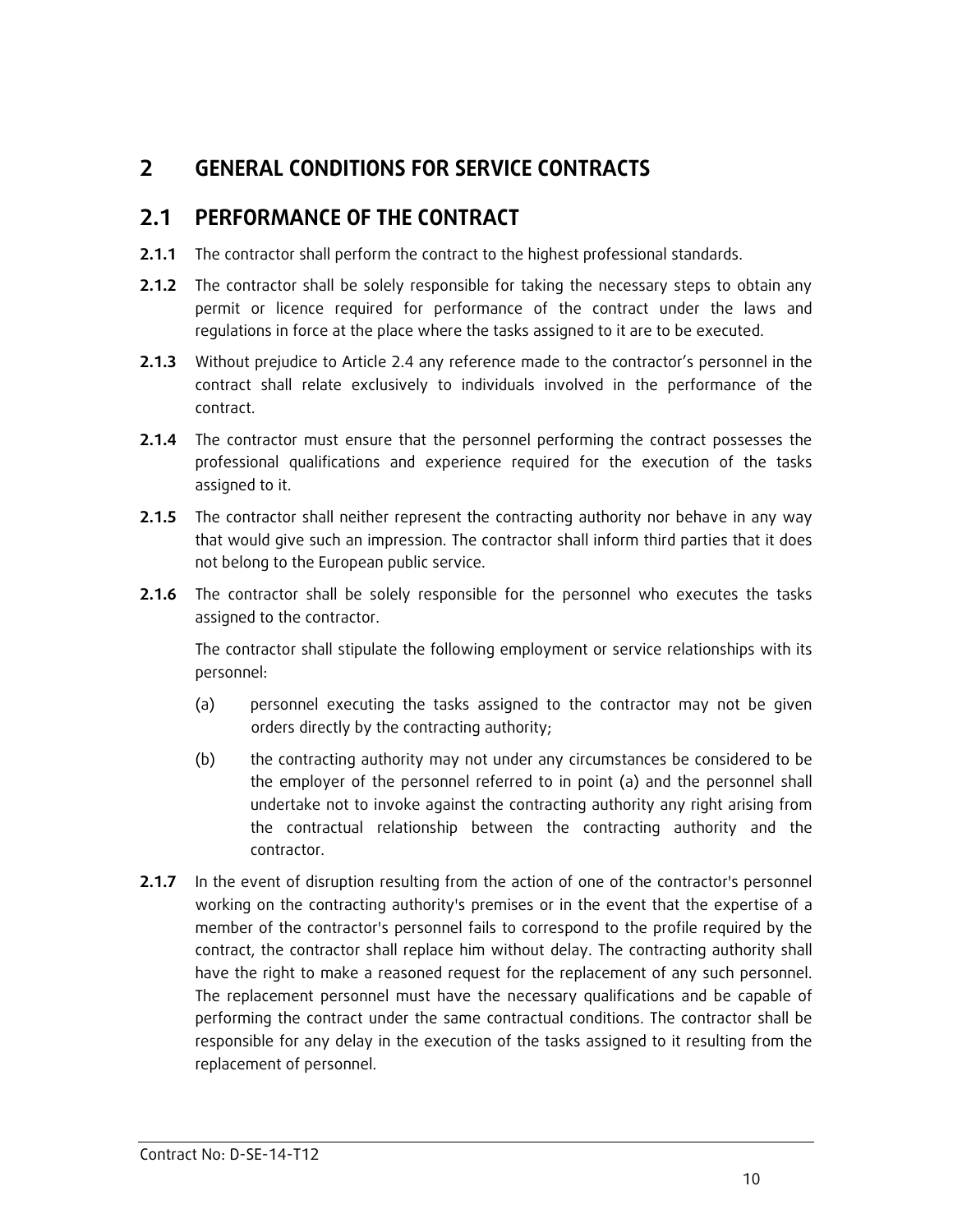- **2.1.8** Should the execution of the tasks be directly or indirectly hampered, either partially or totally, by any unforeseen event, action or omission, the contractor shall immediately and on its own initiative record it and report it to the contracting authority. The report shall include a description of the problem and an indication of the date on which it started and of the remedial action taken by the contractor to ensure full compliance with its obligations under this contract. In such an event the contractor shall give priority to solving the problem rather than determining liability.
- 2.1.9 Should the contractor fail to perform its obligations under the contract, the contracting authority may - without prejudice to its right to terminate the contract - reduce or recover payments in proportion to the scale of the unperformed obligations. In addition, the contracting authority may claim compensation or impose liquidated damages in accordance with Article 2.12

### 2.2 MEANS OF COMMUNICATION

- 2.2.1 Any communication relating to the contract or to its performance shall be made in writing and shall bear the contract number. Any communication is deemed to have been made when it is received by the receiving party unless otherwise provided for in this contract.
- 2.2.2 Electronic communication shall be deemed to have been received by the parties on the day of dispatch of that communication provided it is sent to the addressees listed in Article 1.6. Without prejudice to the preceding, if the sending party receives a message of non-delivery to or of absence of the addressee, it shall make every effort to ensure the actual receipt of such communication by the other party.

Electronic communication shall be confirmed by an original signed paper version of that communication if requested by any of the parties provided that this request is submitted without unjustified delay. The sender shall send the original signed paper version without unjustified delay.

**2.2.3** Mail sent using the postal services is deemed to have been received by the contracting authority on the date on which it is registered by the department responsible referred to in Article 1.6.

Any formal notification shall be made by registered mail with return receipt or equivalent, or by equivalent electronic means.

# 2.3 LIABILITY

- 2.3.1 The contractor shall be solely responsible for complying with any legal obligations incumbent on it.
- **2.3.2** The contracting authority shall not be held liable for any damage caused or sustained by the contractor, including any damage caused by the contractor to third parties during or as a consequence of performance of the contract, except in the event of wilful misconduct or gross negligence on the part of the contracting authority.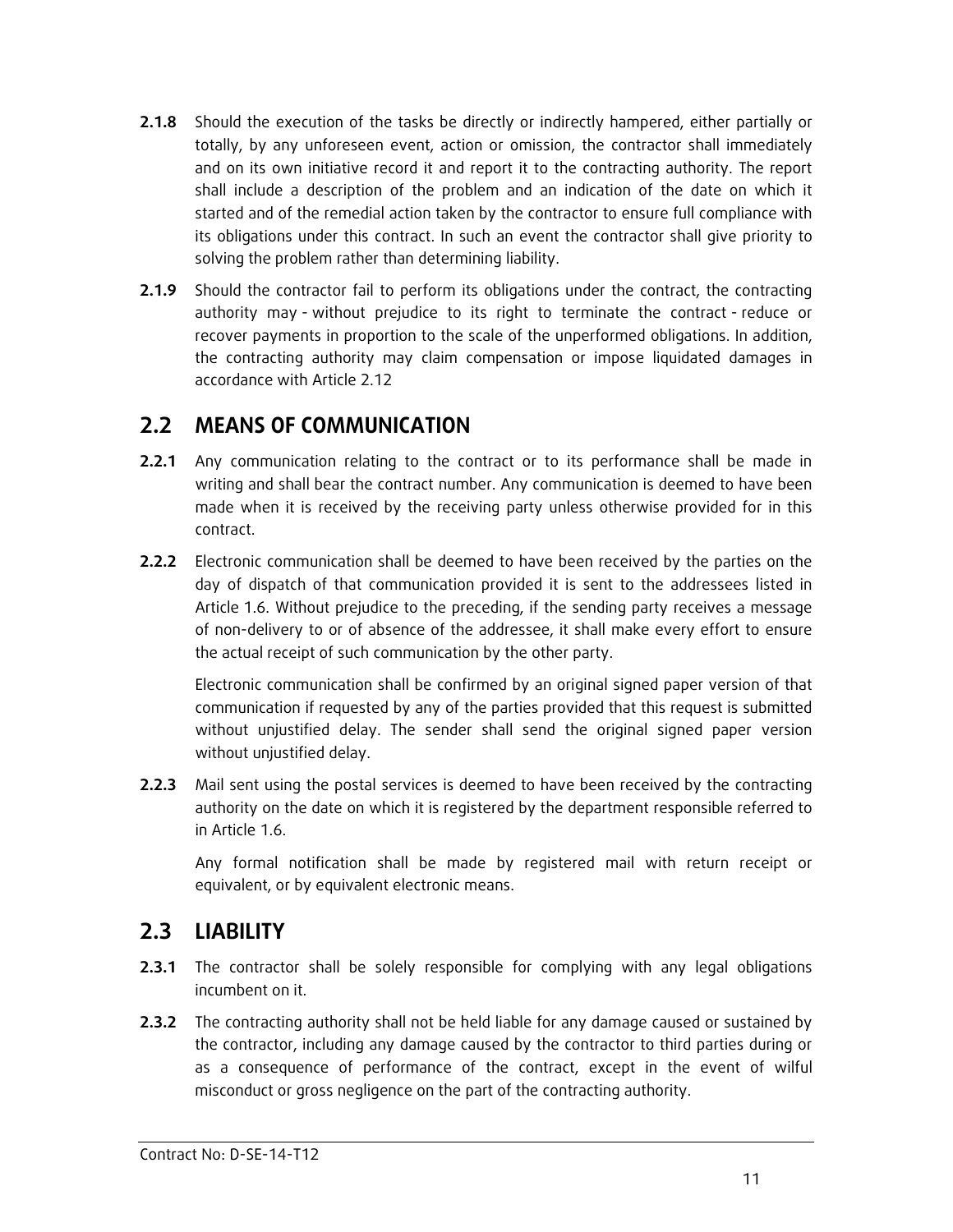- **2.3.3** The contractor shall be held liable for any loss or damage sustained by the contracting authority in performance of the contract, including in the event of subcontracting, and for any claim by a third party, but only to an amount not exceeding three times the total amount of the contract. Nevertheless, if the damage or loss is caused by the gross negligence or wilful misconduct of the contractor or of its personnel or subcontractors, the contractor shall have unlimited liability for the amount of the damage or loss.
- 2.3.4 The contractor shall indemnify and hold the Union harmless for all damages and costs incurred due to any claim. The contractor shall provide compensation in the event of any action, claim or proceeding brought against the contracting authority by a third party as a result of damage caused by the contractor during the performance of the contract. In the event of any action brought by a third party against the contracting authority in connection with the performance of the contract, including any alleged breach of intellectual property rights, the contractor shall assist the contracting authority. Such expenditure incurred by the contractor may be borne by the contracting authority.
- **2.3.5** The contractor shall take out an insurance policy against risks and damage relating to the performance of the contract, if required by the relevant applicable legislation. It shall take out supplementary insurance as reasonably required by standard practice in the industry. A copy of all the relevant insurance contracts shall be sent to the contracting authority should it so request.

## 2.4 CONFLICT OF INTEREST

- **2.4.1** The contractor shall take all the necessary measures to prevent any situation of conflict of interest. Such situation arises where the impartial and objective performance of the contract is compromised for reasons involving economic interest, political or national affinity, family or emotional ties, or any other shared interest.
- 2.4.2 Any situation constituting or likely to lead to a conflict of interest during the performance of the contract shall be notified to the contracting authority in writing without delay. The contractor shall immediately take all the necessary steps to rectify the situation. The contracting authority reserves the right to verify that the steps taken are appropriate and may require that additional steps be taken within a specified deadline.
- 2.4.3 The contractor declares that it has not granted and will not grant, has not sought and will not seek, has not attempted and will not attempt to obtain and has not accepted and will not accept, any advantage, financial or in kind, to or from any party whatsoever, when such advantage constitutes an illegal practice or involves corruption, either directly or indirectly, in so far as it serves as an incentive or reward relating to the performance of the contract.
- 2.4.4 The contractor shall pass on all the relevant obligations in writing to its personnel and to any natural person with the power to represent it or take decisions on its behalf and ensure that it is not placed in a situation which could give rise to conflicts of interest. The contractor shall also pass on all the relevant obligations in writing to third parties involved in the performance of the contract including subcontractors.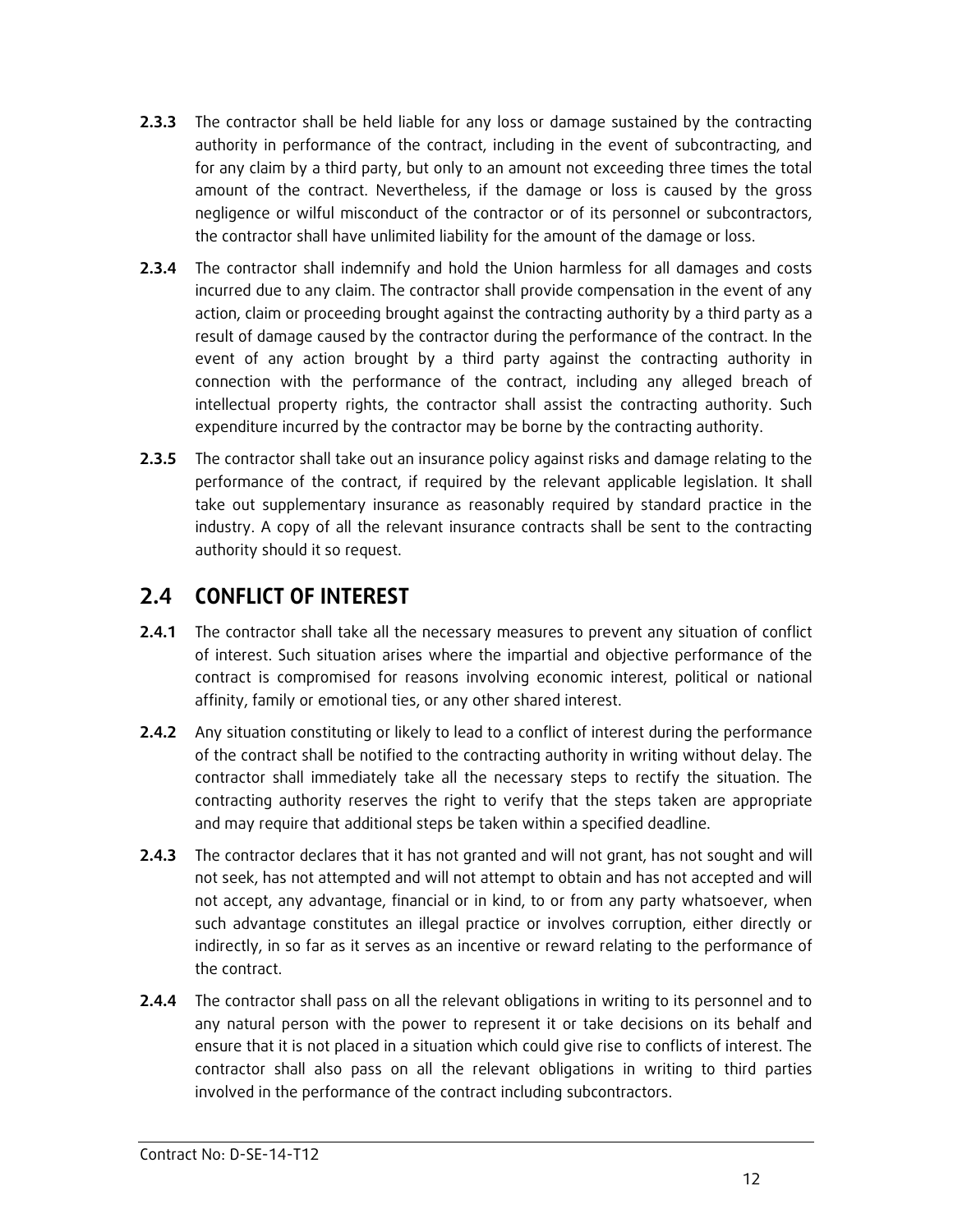## 2.5 CONFIDENTIALITY

2.5.1 The contracting authority and the contractor shall treat with confidentiality any information and documents, in any form, disclosed in writing or orally in relation to the performance of the contract and identified in writing as confidential.

The contractor shall:

- (a) not use confidential information and documents for any purpose other than fulfilling its obligations under the contract without prior written agreement of the contracting authority;
- (b) ensure the protection of such confidential information and documents with the same level of protection it uses to protect its own confidential information, but in no case any less than reasonable care;
- (c) not disclose directly or indirectly confidential information and documents to third parties without prior written agreement of the contracting authority.
- **2.5.2** The confidentiality obligation set out in Article 2.5.1 shall be binding on the contracting authority and the contractor during the performance of the contract and for five years starting from the date of the payment of the balance unless:
	- (a) the disclosing party agrees to release the other party from the confidentiality obligation earlier;
	- (b) the confidential information becomes public through other means than in breach of the confidentiality obligation, through disclosure by the party bound by that obligation;
	- (c) the disclosure of the confidential information is required by law.
- **2.5.3** The contractor shall obtain from any natural person with the power to represent it or take decisions on its behalf, as well as from third parties involved in the performance of the contract, an undertaking that they will comply with the confidentiality obligation set out in Article 2.5.1.

## 2.6 PROCESSING OF PERSONAL DATA

2.6.1 Any personal data included in the contract shall be processed pursuant to Requlation (EC) 45/2001 of the European Parliament and of the Council of 18 December 2000 on the protection of individuals with regard to the processing of personal data by the Community institutions and bodies and on the free movement of such data. Such data shall be processed by the data controller solely for the purposes of the performance, management and monitoring of the contract without prejudice to its possible transmission to the bodies charged with monitoring or inspection tasks in application of Union law.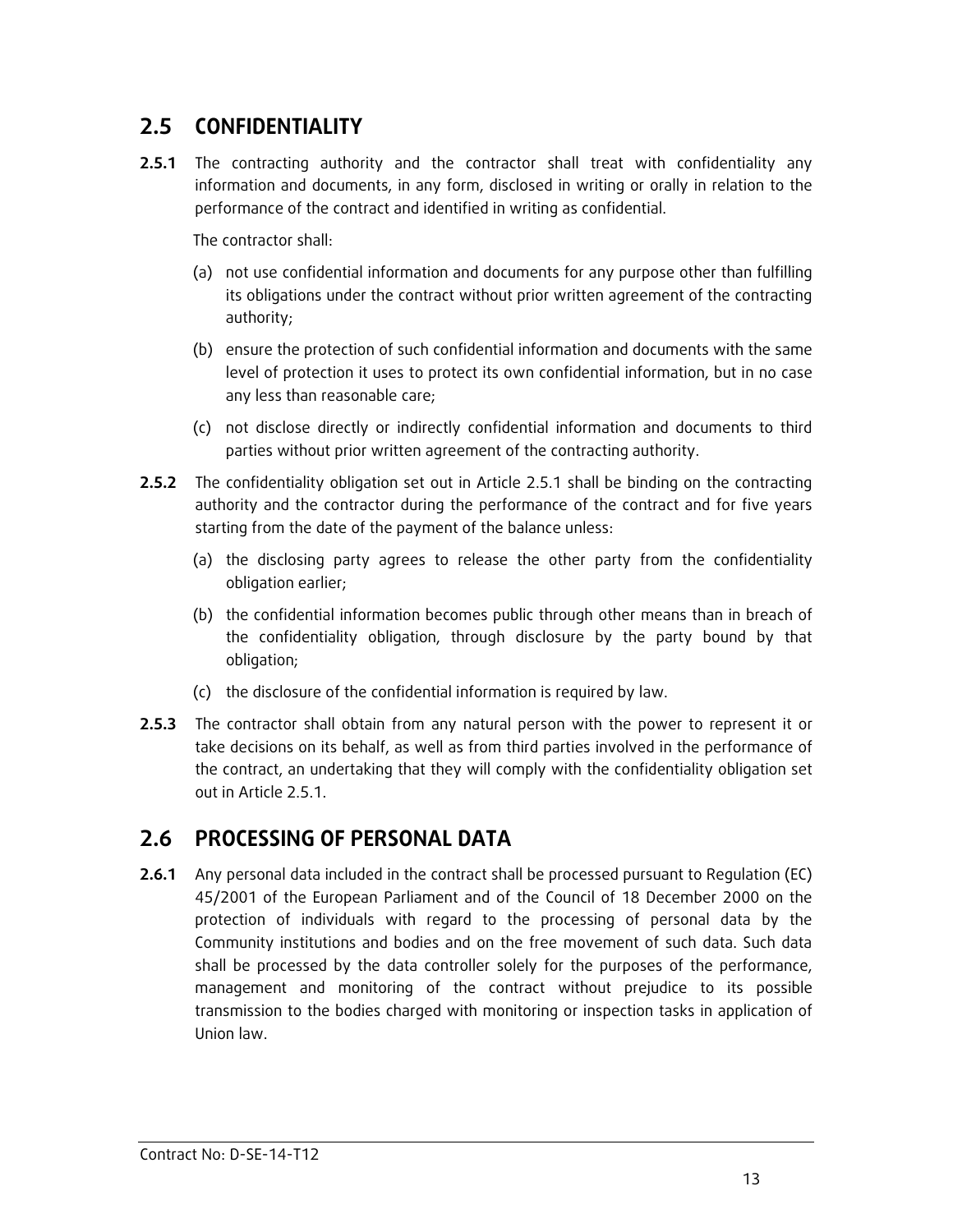- **2.6.2** The contractor shall have the right to access its personal data and the right to rectify any such data. The contractor should address any queries concerning the processing of its personal data to the data controller.
- 2.6.3 The contractor shall have right of recourse at any time to the European Data Protection Supervisor.
- **2.6.4** Where the contract requires the processing of personal data by the contractor, the contractor may act only under the supervision of the data controller, in particular with regard to the purposes of the processing, the categories of data which may be processed, the recipients of the data and the means by which the data subject may exercise its rights.
- 2.6.5 The contractor shall grant its personnel access to the data to the extent strictly necessary for the performance, management and monitoring of the contract.
- 2.6.6 The contractor undertakes to adopt appropriate technical and organisational security measures having regard to the risks inherent in the processing and to the nature of the personal data concerned in order to:
	- (a) prevent any unauthorised person from gaining access to computer systems processing personal data, and especially:

(i) unauthorised reading, copying, alteration or removal of storage media;

(ii) unauthorised data input, as well as any unauthorised disclosure, alteration or erasure of stored personal data;

(iii)unauthorised use of data-processing systems by means of data transmission facilities;

- (b) ensure that authorised users of a data-processing system can access only the personal data to which their access right refers;
- (c) record which personal data have been communicated, when and to whom;
- (d) ensure that personal data being processed on behalf of third parties can be processed only in the manner prescribed by the contracting authority;
- (e) ensure that, during communication of personal data and transport of storage media, the data cannot be read, copied or erased without authorisation;
- (f) design its organisational structure in such a way that it meets data protection requirements.

## 2.7 SUBCONTRACTING

- 2.7.1 The contractor shall not subcontract without prior written authorisation from the contracting authority nor cause the contract to be de facto performed by third parties.
- 2.7.2 Even where the contracting authority authorises the contractor to subcontract to third parties, it shall nevertheless remain bound by its contractual obligations and shall be solely responsible for the proper performance of this contract.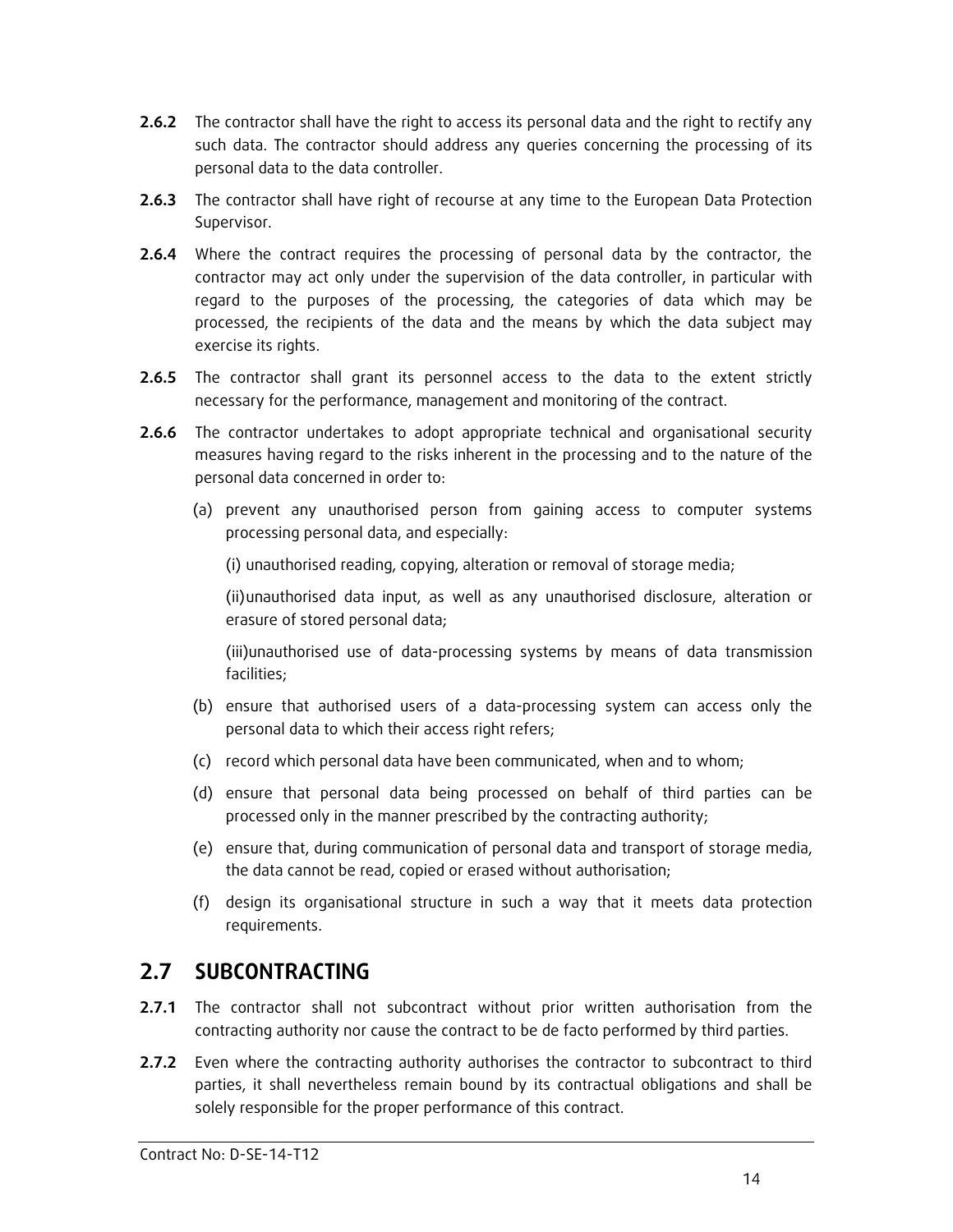**2.7.3** The contractor shall make sure that the subcontract does not affect rights and guarantees granted to the contracting authority by virtue of this contract, notably by Article 2.18.

### 2.8 AMENDMENTS

- **2.8.1** Any amendment to the contract shall be made in writing before fulfilment of any new contractual obligations and in any case before the date of payment of the balance.
- **2.8.2** The amendment may not have the purpose or the effect of making changes to the contract which might call into question the decision awarding the contract or result in unequal treatment of tenderers.

## 2.9 ASSIGNMENT

- **2.9.1** The contractor shall not assign the rights, including claims for payments, and obligations arising from the contract, in whole or in part, without prior written authorisation from the contracting authority.
- 2.9.2 In the absence of such authorisation, or in the event of failure to observe the terms thereof, the assignment of rights or obligations by the contractor shall not be enforceable against the contracting authority and shall have no effect on it.

# 2.10 OWNERSHIP OF THE RESULTS – INTELLECTUAL AND INDUSTRIAL PROPERTY RIGHTS

### 2.10.1 Definitions

In this contract the following definitions apply:

- (1) 'results' means any intended outcome of the performance of the contract which is delivered and finally accepted by the contracting authority.
- (2) 'creator' means any natural person who contributed to the production of the result and includes personnel of the contracting authority or a third party.
- (3) 'pre-existing rights' means any industrial and intellectual property rights, including background technology, which exist prior to the contracting authority or the contractor ordering them for the purpose of the contract execution and include rights of ownership and use by the contractor, the creator, the contracting authority and any third parties.

### 2.10.2 Ownership of the results

The ownership of the results shall be fully and irrevocably acquired by the contracting authority under this contract including any rights in any of the results listed in this contract, including copyright and other intellectual or industrial property rights, and all technological solutions and information contained therein, produced in performance of the contract. The contracting authority may exploit them as stipulated in this contract. All the rights shall be acquired by the contracting authority from the moment the results are delivered by the contractor and accepted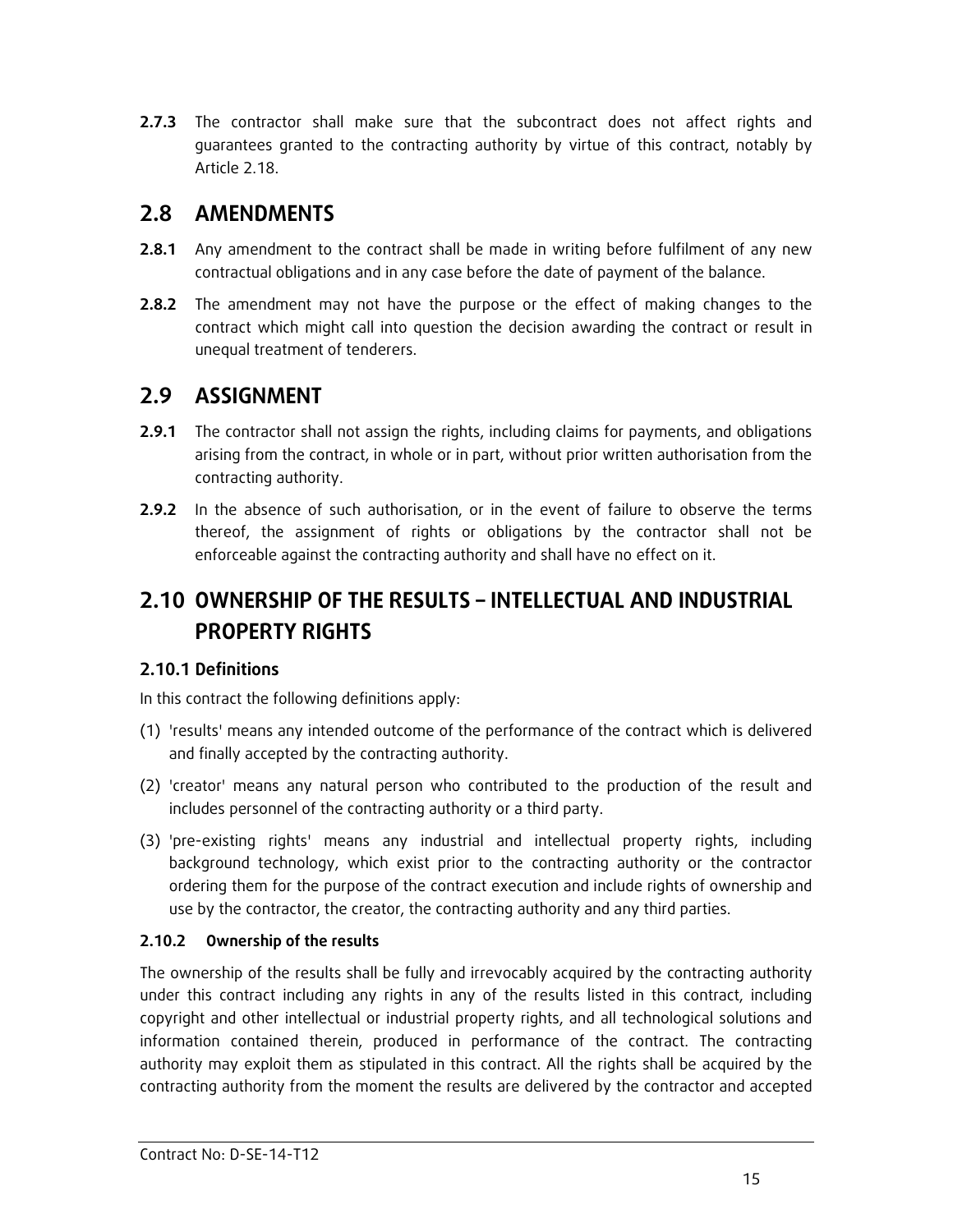by the contracting authority. Such delivery and acceptance are deemed to constitute an effective assignment of rights from the contractor to the contracting authority.

The payment of the price as set out in the contract is deemed to include any fees payable to the contractor in relation to the acquisition of ownership of rights by the contracting authority including all forms of use of the results.

The acquisition of ownership of rights by the contracting authority under this contract covers all territories worldwide.

Any intermediary sub-result, raw data, intermediary analysis made available by the contractor cannot be used by the contracting authority without the written consent of the contractor, unless the contract explicitly provides for it to be treated as a self-contained result.

### 2.10.3 Licensing of pre-existing rights

The Union shall not acquire ownership of the pre-existing rights.

The contractor shall license the pre-existing rights on a royalty-free, non-exclusive and irrevocable basis to the contracting authority which may use the pre-existing right as foreseen in Article 1.8.1. All the pre-existing rights shall be licensed to the contracting authority from the moment the results were delivered and accepted by the contracting authority.

The licensing of pre-existing rights to the contracting authority under this contract covers all territories worldwide and is valid for the whole duration of intellectual property rights protection.

#### 2.10.4 Modes of exploitation

The contracting authority shall acquire ownership of each of the results produced as an outcome of this contract which may be used for any of the following purposes:

- (1) giving access upon individual requests without the right to reproduce or exploit, as provided for by Regulation 1049/2001 of the European Parliament and of the Council of 30 May 2001 regarding public access to European Parliament, Council and Commission documents;
- (2) storage of the original and copies made in accordance with this contract;
- (3) archiving in line with the document management rules applicable to the contracting authority.

#### 2.10.5 Identification and evidence of granting of pre-existing rights and rights of third parties

When delivering the results, the contractor shall warrant that they are free of rights or claims from creators and third parties including in relation to pre-existing rights, for any use envisaged by the contracting authority. This does not concern the moral rights of natural persons.

The contractor shall establish to that effect a list of all pre-existing rights and rights of creators and third parties on the results of this contract or parts thereof. This list shall be provided no later than the date of delivery of the final results.

In the result the contractor shall clearly point out all quotations of existing textual works. The complete reference should include as appropriate: name of the author, title of the work, date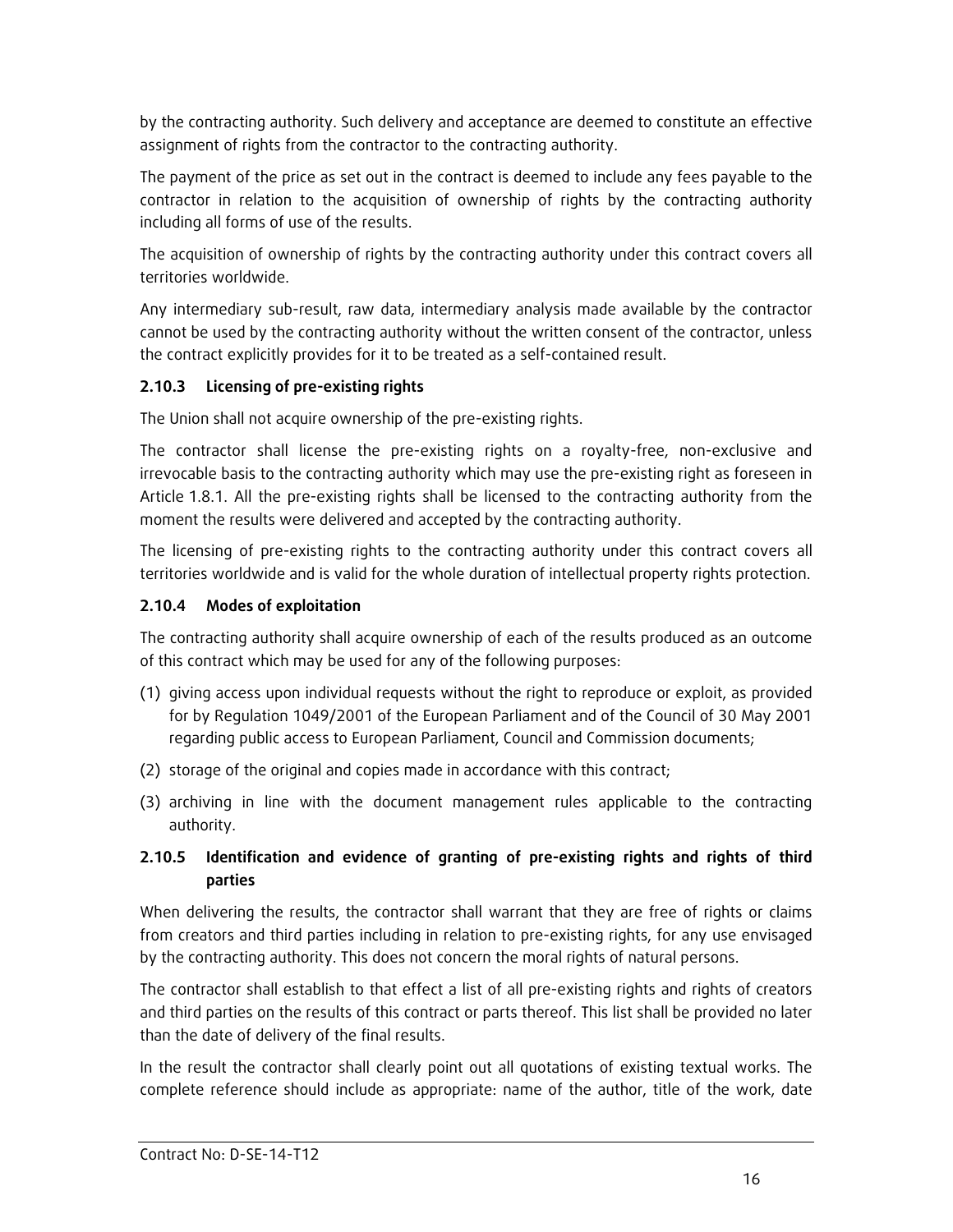and place of publication, date of creation, address of publication on internet, number, volume and other information which allows the origin to be easily identified.

Upon request by the contracting authority, the contractor shall provide evidence of ownership or rights to use all the listed pre-existing rights and rights of third parties except for the rights owned by the contracting authority.

This evidence may refer, inter alia, to rights to: parts of other documents, images, graphs, tables, data, software, technical inventions, know-how etc. (delivered in paper, electronic or other form), IT development tools, routines, subroutines and/or other programs ("background technology"), concepts, designs, installations or pieces of art, data, source or background materials or any other parts of external origin.

The evidence shall include, as appropriate:

- (1) the name and version number of a software product;
- (2) the full identification of the work and its author, developer, creator, translator, data entry person, graphic designer, publisher, editor, photographer, producer;
- (3) a copy of the licence to use the product or of the agreement granting the relevant rights to the contractor or a reference to this licence;
- (4) a copy of the agreement or extract from the employment contract granting the relevant rights to the contractor where parts of the results were created by its personnel;
- (5) the text of the disclaimer notice if any.

Provision of evidence does not release the contractor from its responsibilities in case it is found that it does not hold the necessary rights, regardless of when and by whom this fact was revealed.

The contractor also warrants that it possesses the relevant rights or powers to execute the transfer and that it has paid or has verified payment of all due fees including fees due to collecting societies, related to the final results.

#### 2.10.6 Creators

By delivering the results the contractor warrants that the creators undertake not to oppose that their names be recalled when the results are presented to the public and confirms that the results can be divulged. Names of authors shall be recalled on request in the manner communicated by the contractor to the contracting authority.

The contractor shall obtain the consent of creators regarding the granting of the relevant rights and be ready to provide documentary evidence upon request.

#### 2.10.7 Persons appearing in photographs or films

If natural, recognisable persons appear in a result or their voice is recorded the contractor shall submit a statement of these persons (or of the persons exercising parental authority in case of minors) where they give their permission for the described use of their image or voice on request by the contracting authority. This does not apply to persons whose permission is not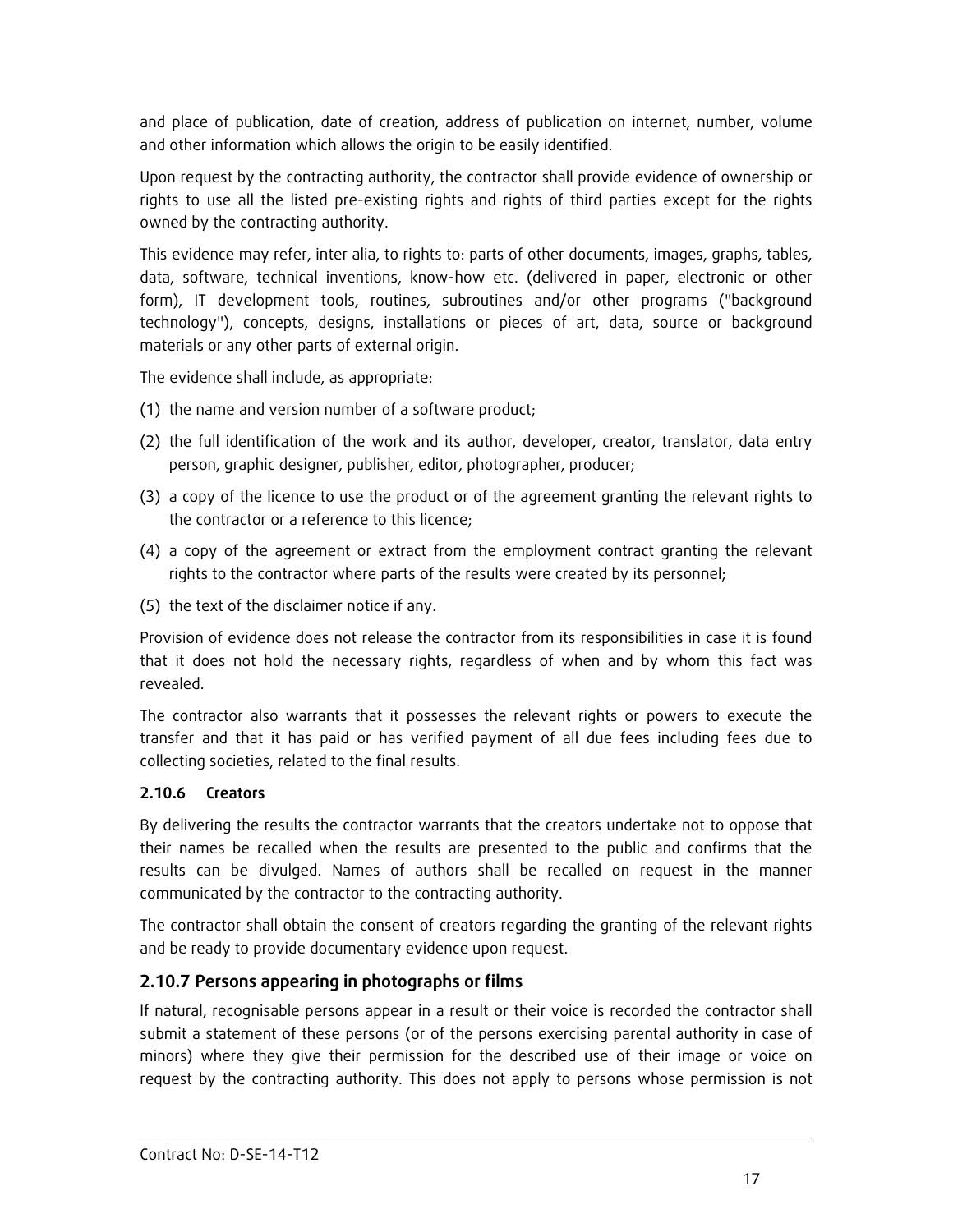required in line with the law of the country where photographs were taken, films shot or audio records made.

### 2.10.8 Copyright for pre-existing rights

When the contractor retains pre-existing rights on parts of the results, reference shall be inserted to that effect when the result is used as set out in Article 1.8.1 with the following disclaimer: © - year – European Union Agency for Fundamental Rights. All rights reserved. Certain parts are licensed under conditions to the European Union Agency for Fundamental Rights.

### 2.10.9 Visibility of Union funding and disclaimer

When making use of the results, the contractor shall declare that they have been produced within a contract with the contracting authority and that the opinions expressed are those of the contractor only and do not represent the contracting authority's official position. The contracting authority may waive this obligation in writing.

# 2.11 FORCE MAJEURE

- 2.11.1 'Force majeure' means any unforeseeable and exceptional situation or event beyond the parties' control which prevents either of them from fulfilling any of their obligations under the contract, which was not attributable to error or negligence on their part or on the part of subcontractors and which proves to be inevitable in spite of exercising due diligence. Any default of a service, defect in equipment or material or delays in making them available, unless they stem directly from a relevant case of force majeure, as well as labour disputes, strikes or financial difficulties, cannot be invoked as force majeure.
- **2.11.2** A party faced with force majeure shall formally notify the other party without delay, stating the nature, likely duration and foreseeable effects.
- **2.11.3** The party faced with force majeure shall not be held in breach of its contractual obligations if it has been prevented from fulfilling them by force majeure. Where the contractor is unable to fulfil its contractual obligations owing to force majeure, it shall have the right to remuneration only for the tasks actually executed.
- **2.11.4** The parties shall take all the necessary measures to limit any damage due to force majeure.

# 2.12 LIQUIDATED DAMAGES

The contracting authority may impose liquidated damages should the contractor fail to complete its contractual obligations, also with regard to the required quality level, according to the tender specifications.

Should the contractor fail to perform its contractual obligations within the time-limits set by the contract, then, without prejudice to the contractor's actual or potential liability or to the contracting authority's right to terminate the contract, the contracting authority may impose liquidated damages for each and every calendar day of delay according to the following formula: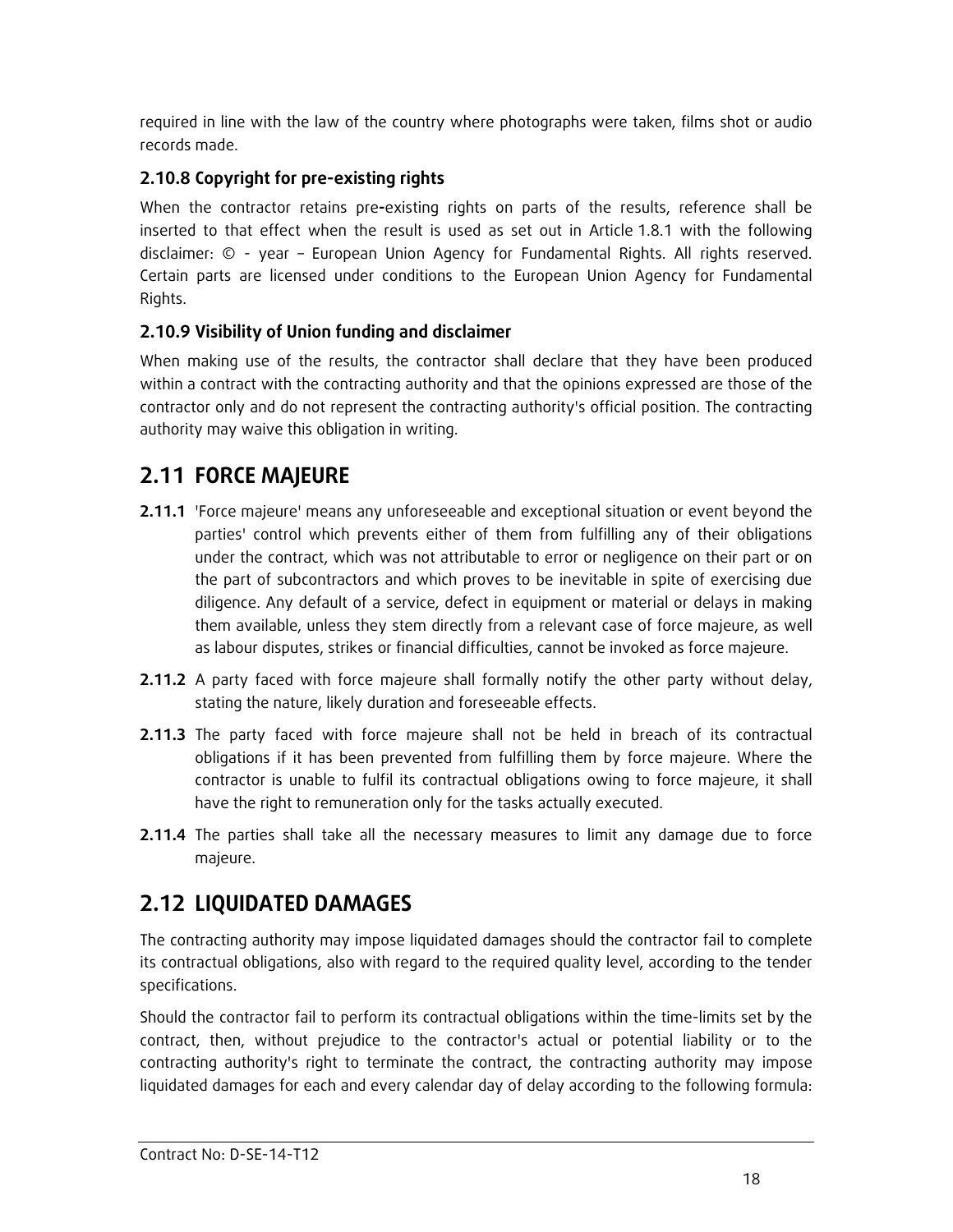$0.3 \times (V/d)$ 

V is the amount specified in Article 1.3.1;

d is the duration specified in Article 1.2.3 expressed in calendar days.

The contractor may submit arguments against this decision within 30 days of receipt of the formal notification. In the absence of a reaction on its part or of written withdrawal by the contracting authority within 30 days of the receipt of such arguments, the decision imposing the liquidated damages shall become enforceable.

The parties expressly acknowledge and agree that any sums payable under this article are in the nature of liquidated damages and not penalties, and represent a reasonable estimate of fair compensation for the losses incurred due to failure to fulfil obligations which may be reasonably anticipated.

# 2.13 SUSPENSION OF THE PERFORMANCE OF THE CONTRACT

### 2.13.1 Suspension by the contractor

The contractor may suspend the performance of the contract or any part thereof if a case of force majeure makes such performance impossible or excessively difficult. The contractor shall inform the contracting authority about the suspension without delay, giving all the necessary reasons and details and the envisaged date for resuming the performance of the contract.

Once the circumstances allow resuming performance, the contractor shall inform the contracting authority immediately, unless the contracting authority has already terminated the contract.

### 2.13.2 Suspension by the contracting authority

The contracting authority may suspend the performance of the contract or any part thereof:

- (a) if the contract award procedure or the performance of the contract prove to have been subject to substantial errors, irregularities or fraud;
- (b) in order to verify whether presumed substantial errors, irregularities or fraud have actually occurred.

Suspension shall take effect on the day the contractor receives formal notification, or at a later date provided in the notification. The contracting authority shall give notice as soon as possible to the contractor to resume the service suspended or inform the contractor that it is proceeding with the termination of the contract. The contractor shall not be entitled to claim compensation on account of suspension of the contract or of part thereof.

# 2.14 TERMINATION OF THE CONTRACT

### 2.14.1 Grounds for termination

The contracting authority may terminate the contract in the following circumstances:

(a) if a change to the contractor's legal, financial, technical or organisational or ownership situation is likely to affect the performance of the contract substantially or calls into question the decision to award the contract;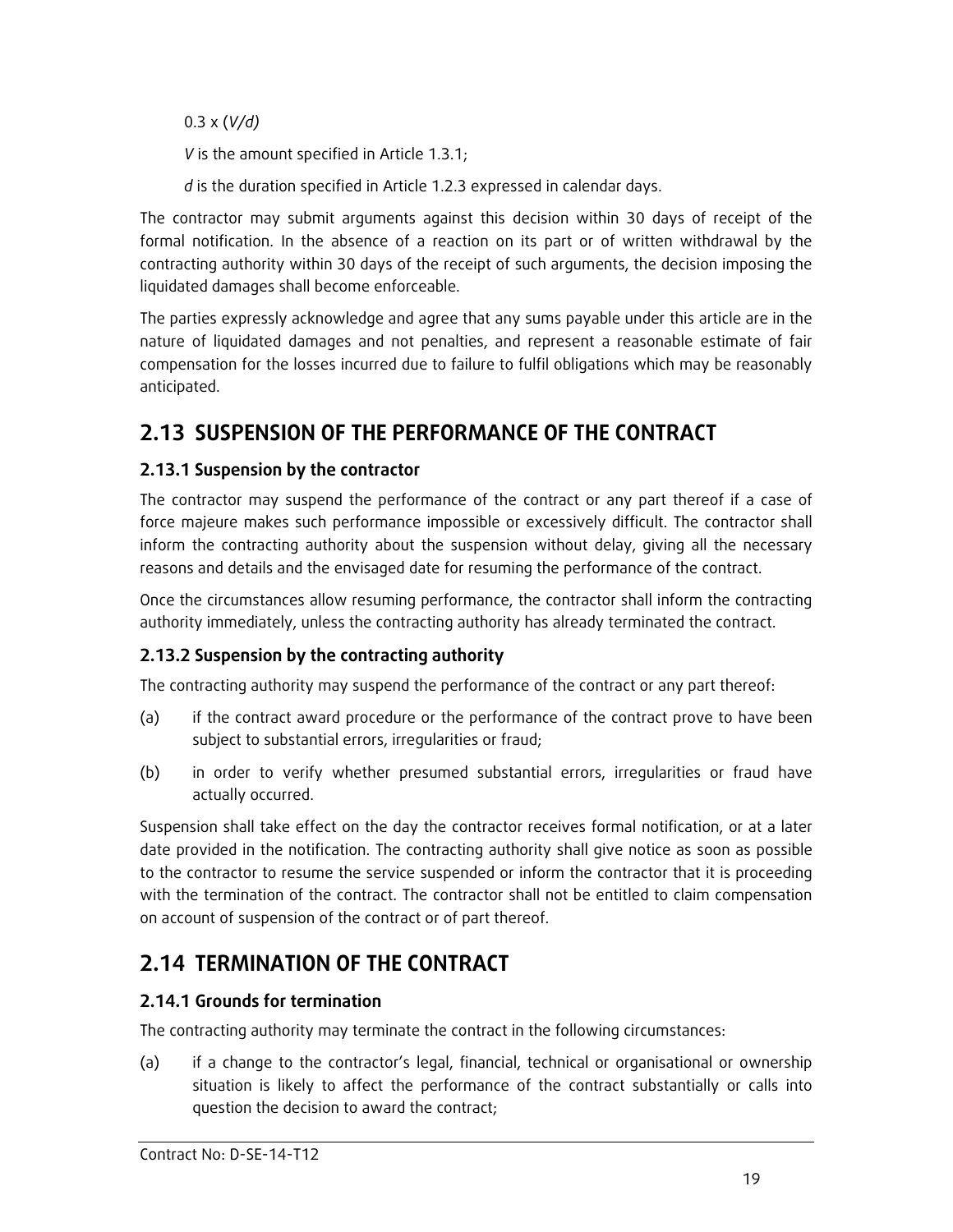- (b) if execution of the tasks has not actually commenced within three months of the date foreseen, and the new date proposed, if any, is considered unacceptable by the contracting authority, taking into account Article 2.8.2;
- (c) if the contractor does not perform the contract as established in the tender specifications or fails to fulfil another substantial contractual obligation;
- (d) in the event of force majeure notified in accordance with Article 2.11 or if the performance of the contract has been suspended by the contractor as a result of force majeure, notified in accordance with Article 2.13, where either resuming performance is impossible or the modifications to the contract might call into question the decision awarding the contract or result in unequal treatment of tenderers;
- (e) if the contractor is declared bankrupt, is being wound up, is having its affairs administered by the courts, has entered into an arrangement with creditors, has suspended business activities, is the subject of proceedings concerning those matters, or is in any analogous situation arising from a similar procedure provided for in national legislation or regulations;
- (f) if the contractor or any natural person with the power to represent it or take decisions on its behalf has been found guilty of professional misconduct proven by any means;
- (g) if the contractor is not in compliance with its obligations relating to the payment of social security contributions or the payment of taxes in accordance with the legal provisions of the country in which it is established or with those of the country of the applicable law of this contract or those of the country where the contract is to be performed;
- (h) if the contracting authority has evidence that the contractor or natural persons with the power to represent it or take decisions on its behalf have committed fraud, corruption, or are involved in a criminal organisation, money laundering or any other illegal activity detrimental to the Union's financial interests;
- (i) if the contracting authority has evidence that the contractor or natural persons with the power to represent it or take decisions on its behalf have committed substantial errors, irregularities or fraud in the award procedure or the performance of the contract, including in the event of submission of false information;
- (j) if the contractor is unable, through its own fault, to obtain any permit or licence required for performance of the contract.

### 2.14.2 Procedure for termination

When the contracting authority intends to terminate the contract it shall formally notify the contractor of its intention specifying the grounds thereof. The contracting authority shall invite the contractor to make any observations and, in the case of point (c) of Article 2.14.1, to inform the contracting authority about the measures taken to continue the fulfilment of its contractual obligations, within 30 days from receipt of the notification.

If the contracting authority does not confirm acceptance of these observations by giving written approval within 30 days of receipt, the termination procedure shall proceed. In any case of termination the contracting authority shall formally notify the contractor about its decision to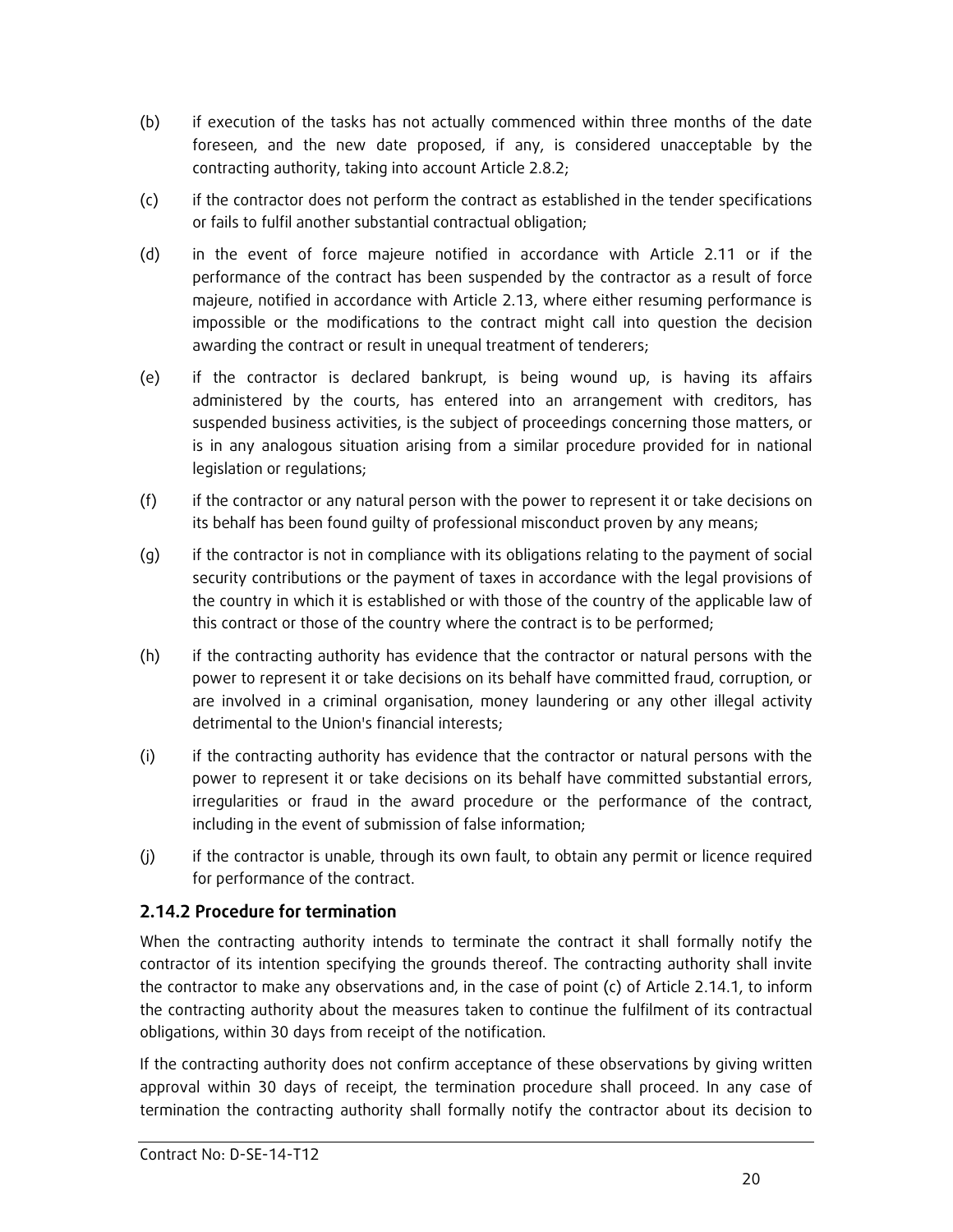terminate the contract. In the cases referred to in points (a), (b), (c), (e), (g) and (j) of Article 2.14.1 the formal notification shall specify the date on which the termination takes effect. In the cases referred to in points (d), (f), (h), and (i) of Article 2.14.1 the termination shall take effect on the day following the date on which notification of termination is received by the contractor.

### 2.14.3 Effects of termination

In the event of termination, the contractor shall waive any claim for consequential damages, including any loss of anticipated profits for uncompleted work. On receipt of the notification of termination, the contractor shall take all the appropriate measures to minimise costs, prevent damages, and cancel or reduce its commitments. The contractor shall have 60 days from the date of termination to draw up the documents required by the special conditions for the tasks already executed on the date of termination and produce an invoice if necessary. The contracting authority may recover any amounts paid under the contract.

The contracting authority may claim compensation for any damage suffered in the event of termination.

On termination the contracting authority may engage any other contractor to execute or complete the services. The contracting authority shall be entitled to claim from the contractor all extra costs incurred in this regard, without prejudice to any other rights or guarantees it may have under the contract.

# 2.15 INVOICING AND PAYMENTS

### 2.15.1 Date of payment

Payments shall be deemed to be effected on the date when they are debited to the contracting authority's account.

### 2.15.2 Currency

The contract shall be in euros.

Payments shall be executed in euros or in the local currency as provided for in Article 1.5.

Conversion between the euro and another currency shall be made according to the daily euro exchange rate published in the Official Journal of the European Union or, failing that, at the monthly accounting exchange rate established by the European Commission and published on its website, applicable on the day on which the payment order is issued by the contracting authority.

### 2.15.3 Costs of transfer

The costs of the transfer shall be borne in the following way:

- (a) costs of dispatch charged by the bank of the contracting authority shall be borne by the contracting authority,
- (b) cost of receipt charged by the bank of the contractor shall be borne by the contractor,
- (c) costs for repeated transfer caused by one of the parties shall be borne by the party causing repetition of the transfer.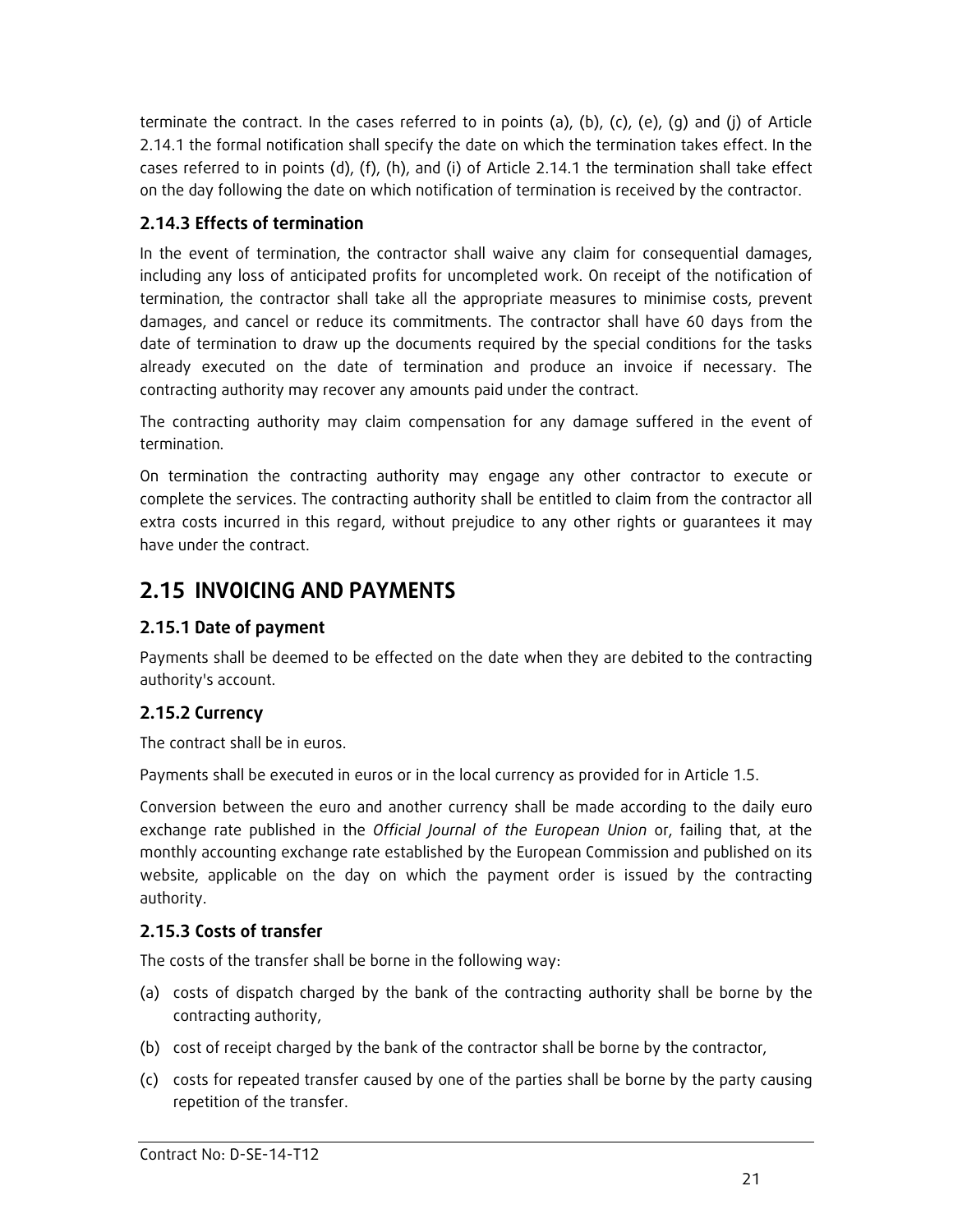#### 2.15.4 Invoices and Value Added Tax

Invoices shall contain the contractor's identification, the amount, the currency and the date, as well as the contract reference.

Invoices shall indicate the place of taxation of the contractor for value added tax (VAT) purposes and shall specify separately the amounts not including VAT and the amounts including VAT.

The contracting authority is, as a rule, exempt from all taxes and duties, including VAT, pursuant to the provisions of Articles 3 and 4 of the Protocol on the Privileges and Immunities of the European Union.

The contractor shall accordingly complete the necessary formalities with the relevant authorities to ensure that the supplies and services required for performance of the contract are exempt from taxes and duties, including VAT exemption.

#### 2.15.5 Pre-financing and performance guarantees

Pre-financing guarantees shall remain in force until the pre-financing is cleared against interim payments or payment of the balance and, in case the latter takes the form of a debit note, three months after the debit note is notified to the contractor. The contracting authority shall release the guarantee within the following month.

Performance guarantees shall cover performance of the service in accordance with the terms set out in the tender specifications until its final acceptance by the contracting authority. The amount of a performance guarantee shall not exceed the total price of the contract. The guarantee shall provide that it remains in force until final acceptance. The contracting authority shall release the guarantee within a month following the date of final acceptance.

Where, in accordance with Article 1.4, a financial guarantee is required for the payment of prefinancing, or as performance guarantee, it shall fulfill the following conditions:

- (a) the financial guarantee is provided by a bank or an approved financial institution or, at the request of the contractor and agreement by the contracting authority, by a third party;
- (b) the guarantor stands as first-call guarantor and does not require the contracting authority to have recourse against the principal debtor (the contractor).

The cost of providing such guarantee shall be borne by the contractor.

#### 2.15.6 Interim payments and payment of the balance

The contractor shall submit an invoice for interim payment upon delivery of intermediary results, accompanied by a progress report or any other documents, as provided for in Article 1.4 or in the tender specifications.

The contractor shall submit an invoice for payment of the balance within 60 days following the end of the period referred to in Article 1.2.3, accompanied by a final progress report or any other documents provided for in for in Article 1.4 or in the tender specifications.

Upon receipt, the contracting authority shall pay the amount due as interim or final payment within the periods specified in Article 1.4, provided the invoice and documents have been approved and without prejudice to Article 2.15.7. Approval of the invoice and documents shall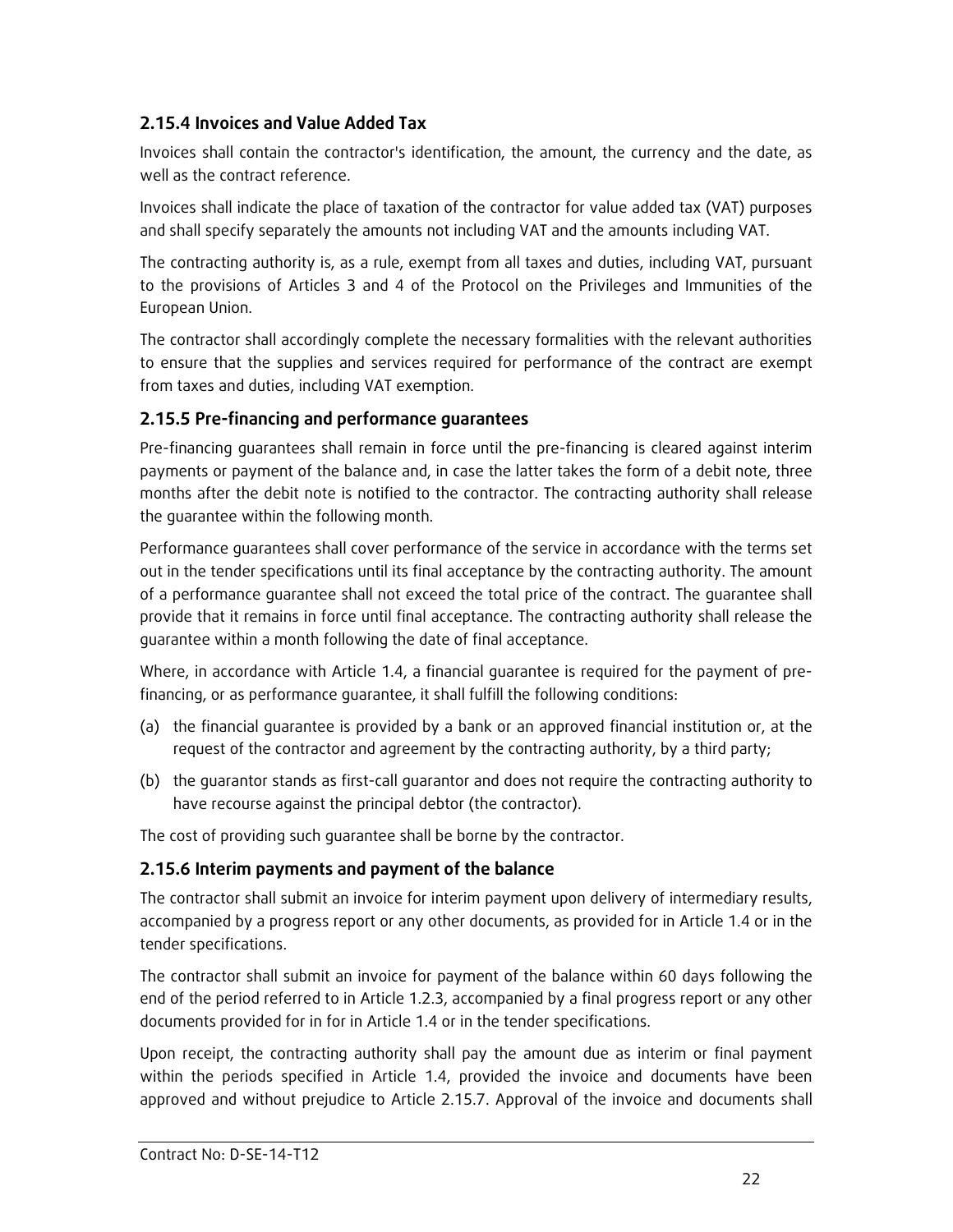not imply recognition of the regularity or of the authenticity, completeness and correctness of the declarations and information they contain.

Payment of the balance may take the form of recovery.

### 2.15.7 Suspension of the time allowed for payment

The contracting authority may suspend the payment periods specified in Article 1.4 at any time by notifying the contractor that its invoice cannot be processed, either because it does not comply with the provisions of the contract, or because the appropriate documents have not been produced.

The contracting authority shall inform the contractor in writing as soon as possible of any such suspension, giving the reasons for it.

Suspension shall take effect on the date the notification is sent by the contracting authority. The remaining payment period shall start to run again from the date on which the requested information or revised documents are received or the necessary further verification, including on-the-spot checks, is carried out. Where the suspension period exceeds two months, the contractor may request the contracting authority to justify the continued suspension.

Where the payment periods have been suspended following rejection of a document referred to in the first paragraph and the new document produced is also rejected, the contracting authority reserves the right to terminate the contract in accordance with Article 2.14.1(c).

### 2.15.8. Interest on late payment

On expiry of the payment periods specified in Article 1.4, and without prejudice to Article 2.15.7, the contractor is entitled to interest on late payment at the rate applied by the European Central Bank for its main refinancing operations in Euros (the reference rate), plus eight points. The reference rate shall be the rate in force on the first day of the month in which the payment period ends, as published in the C series of the Official Journal of the European Union.

The suspension of the payment periods in accordance with Article 2.15.7 may not be considered as a late payment.

Interest on late payment shall cover the period running from the day following the due date for payment up to and including the date of actual payment as defined in Article 2.15.1.

However, when the calculated interest is lower than or equal to EUR 200, it shall be paid to the contractor only upon request submitted within two months of receiving late payment.

# 2.16 - REIMBURSEMENTS

**2.16.1** Where provided by the special conditions or by the tender specifications, the contracting authority shall reimburse the expenses which are directly connected with execution of the tasks on production of original supporting documents, including receipts and used tickets, or failing that, on production of copies or scanned originals, or on the basis of flat rates.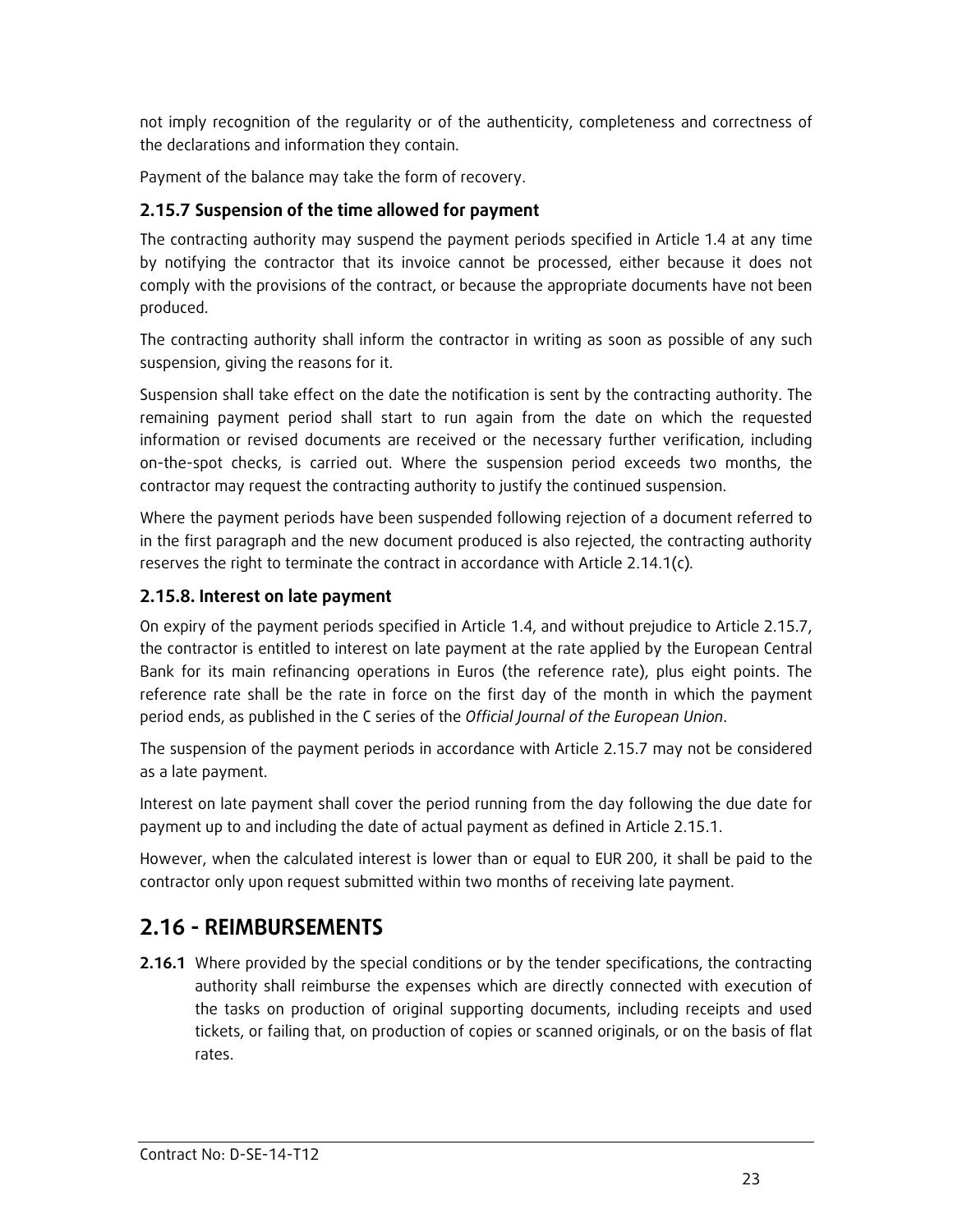- **2.16.2** Travel and subsistence expenses shall be reimbursed, where appropriate, on the basis of the shortest itinerary and the minimum number of nights necessary for overnight stay at the destination.
- 2.16.3 Travel expenses shall be reimbursed as follows:
- (a) travel by air shall be reimbursed up to the maximum cost of an economy class ticket at the time of the reservation;
- (b) travel by boat or rail shall be reimbursed up to the maximum cost of a first class ticket;
- (c) travel by car shall be reimbursed at the rate of one first class rail ticket for the same journey and on the same day;

In addition, travel outside Union territory shall be reimbursed provided the contracting authority has given its prior written consent.

- 2.16.4 Subsistence expenses shall be reimbursed on the basis of a daily subsistence allowance as follows:
- (a) for journeys of less than 200 km for a return trip, no subsistence allowance shall be payable;
- (b) daily subsistence allowance shall be payable only on receipt of supporting documents proving that the person concerned was present at the destination;
- (c) daily subsistence allowance shall take the form of a flat-rate payment to cover all subsistence expenses, including meals, local transport which includes transport to and from the airport or station, insurance and sundries;
- (d) daily subsistence allowance shall be reimbursed at the flat rates specified in Article 1.3;
- e) accommodation shall be reimbursed on receipt of supporting documents proving the necessary overnight stay at the destination, up to the flat-rate ceilings specified in Article 1.3.
- **2.16.5** The cost of shipment of equipment or unaccompanied luggage shall be reimbursed provided the contracting authority has given prior written authorisation.
- **2.16.6** Conversion between the euro and another currency shall be made as specified in Article 2.5.2.

# 2.17 RECOVERY

- **2.17.1** If an amount is to be recovered under the terms of the contract, the contractor shall repay the contracting authority the amount in question according to the terms and by the date specified in the debit note.
- **2.17.2** If the obligation to pay the amount due is not honoured by the date set by the contracting authority in the debit note, the amount due shall bear interest at the rate indicated in Article 2.15.8. Interest on late payments shall cover the period from the day following the due date for payment, up to and including the date when the contracting authority receives full payment of the amount owed.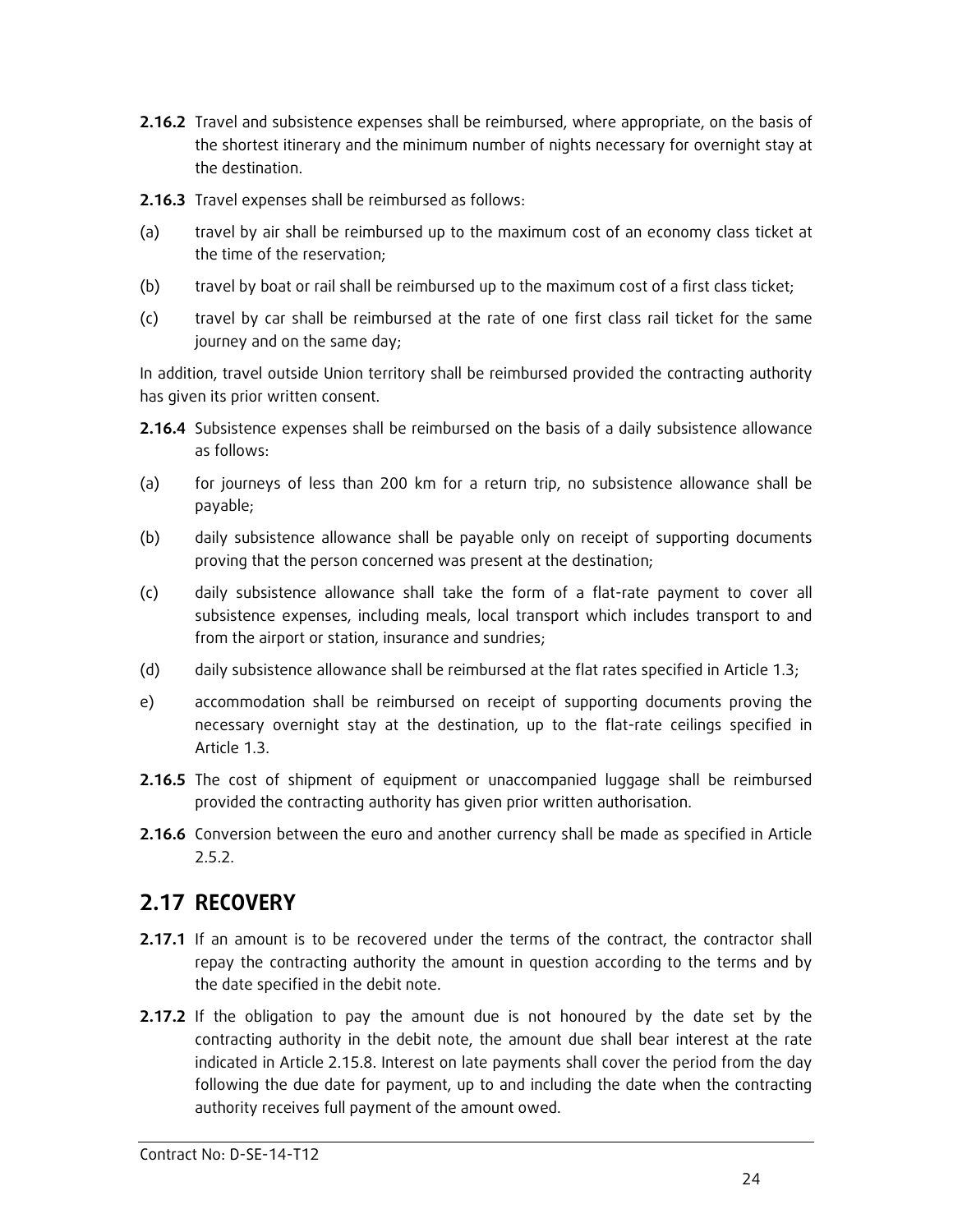Any partial payment shall first be entered against charges and interest on late payment and then against the principal amount.

**2.17.3** If payment has not been made by the due date, the contracting authority may, after informing the contractor in writing, recover the amounts due by offsetting them against any amounts owed to the contractor by the Union or by the European Atomic Energy Community or by calling in the financial guarantee, where provided for in Article 1.4.

### 2.18 CHECKS AND AUDITS

2.18.1 The contracting authority and the European Anti-Fraud Office may check or have an audit on the performance of the contract. It may be carried out either directly by its own staff or by any other outside body authorised to do so on its behalf.

Such checks and audits may be initiated during the performance of the contract and during a period of five years which starts running from the date of the payment of the balance.

The audit procedure shall be deemed to be initiated on the date of receipt of the relevant letter sent by the contracting authority. Audits shall be carried out on a confidential basis.

- 2.18.2 The contractor shall keep all original documents stored on any appropriate medium, including digitised originals when they are authorised by national law and under the conditions laid down therein, for a period of five years which starts running from the date of payment of the balance.
- **2.18.3** The contractor shall allow the contracting authority's staff and outside personnel authorised by the contracting authority the appropriate right of access to sites and premises where the contract is performed and to all the information, including information in electronic format, needed in order to conduct such checks and audits. The contractor shall ensure that the information is readily available at the moment of the check or audit and, if so requested, that information be handed over in an appropriate form.
- **2.18.4** On the basis of the findings made during the audit, a provisional report shall be drawn up. It shall be sent to the contractor, which shall have 30 days following the date of receipt to submit observations. The final report shall be sent to the contractor within 60 days following the expiry of that deadline.

On the basis of the final audit findings, the contracting authority may recover all or part of the payments made and may take any other measure which it considers necessary.

2.18.5 By virtue of Council Regulation (Euratom, EC) No 2185/96 of 11 November 1996 concerning on-the-spot checks and inspection carried out by the Commission in order to protect the European Communities' financial interests against fraud and other irregularities and Regulation (EC) No 1073/1999 of the European Parliament and the Council of 25 May 1999 concerning investigation conducted by the European Anti-Fraud Office (OLAF), the OLAF may also carry out on-the-spot checks and inspections in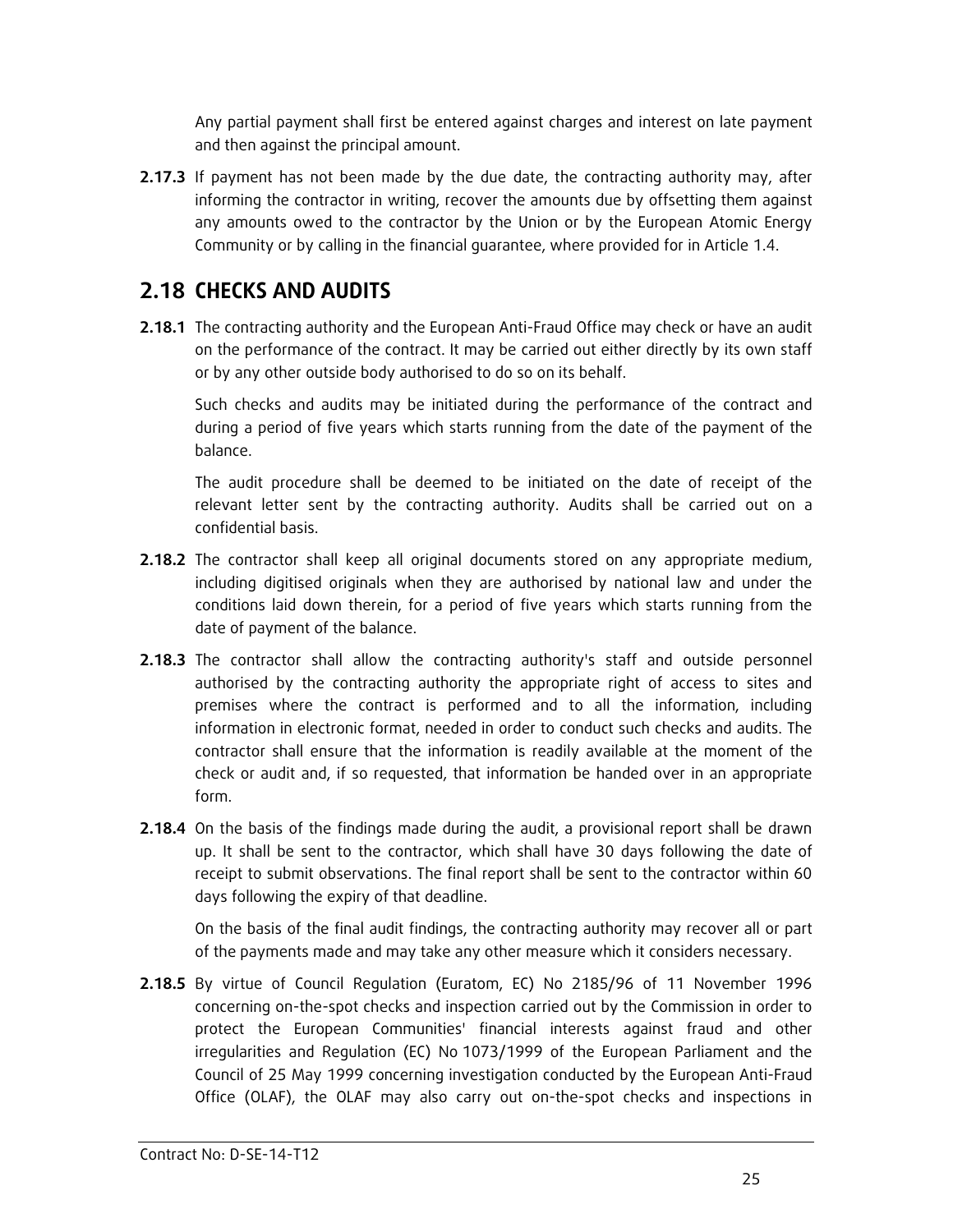accordance with the procedures laid down by Union law for the protection of the financial interests of the Union against fraud and other irregularities. Where appropriate, the findings may lead to recovery by the contracting authority.

2.18.6 The Court of Auditors shall have the same rights as the contracting authority, notably right of access, for the purpose of checks and audits.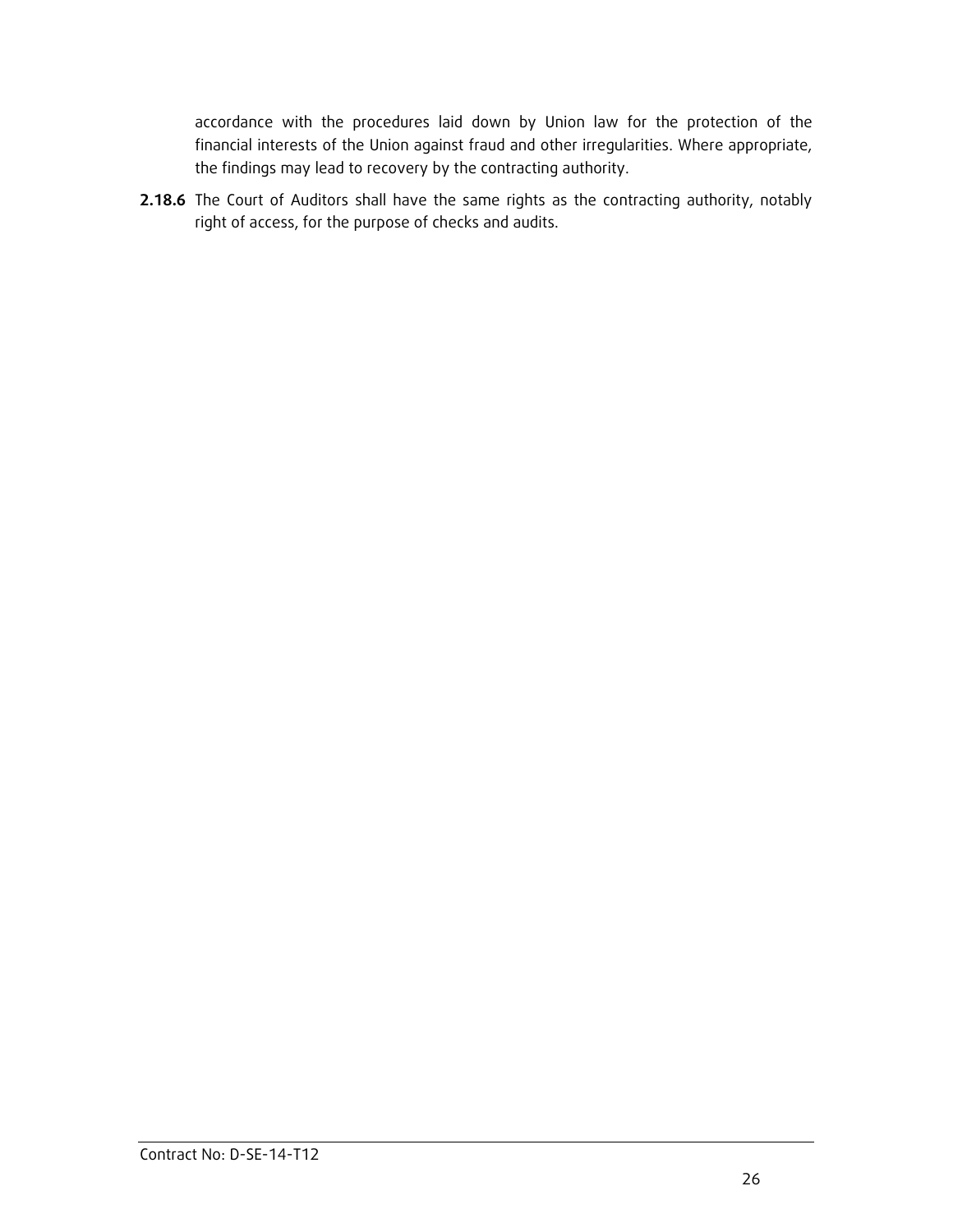## ANNEX I

# Tender and Technical Specifications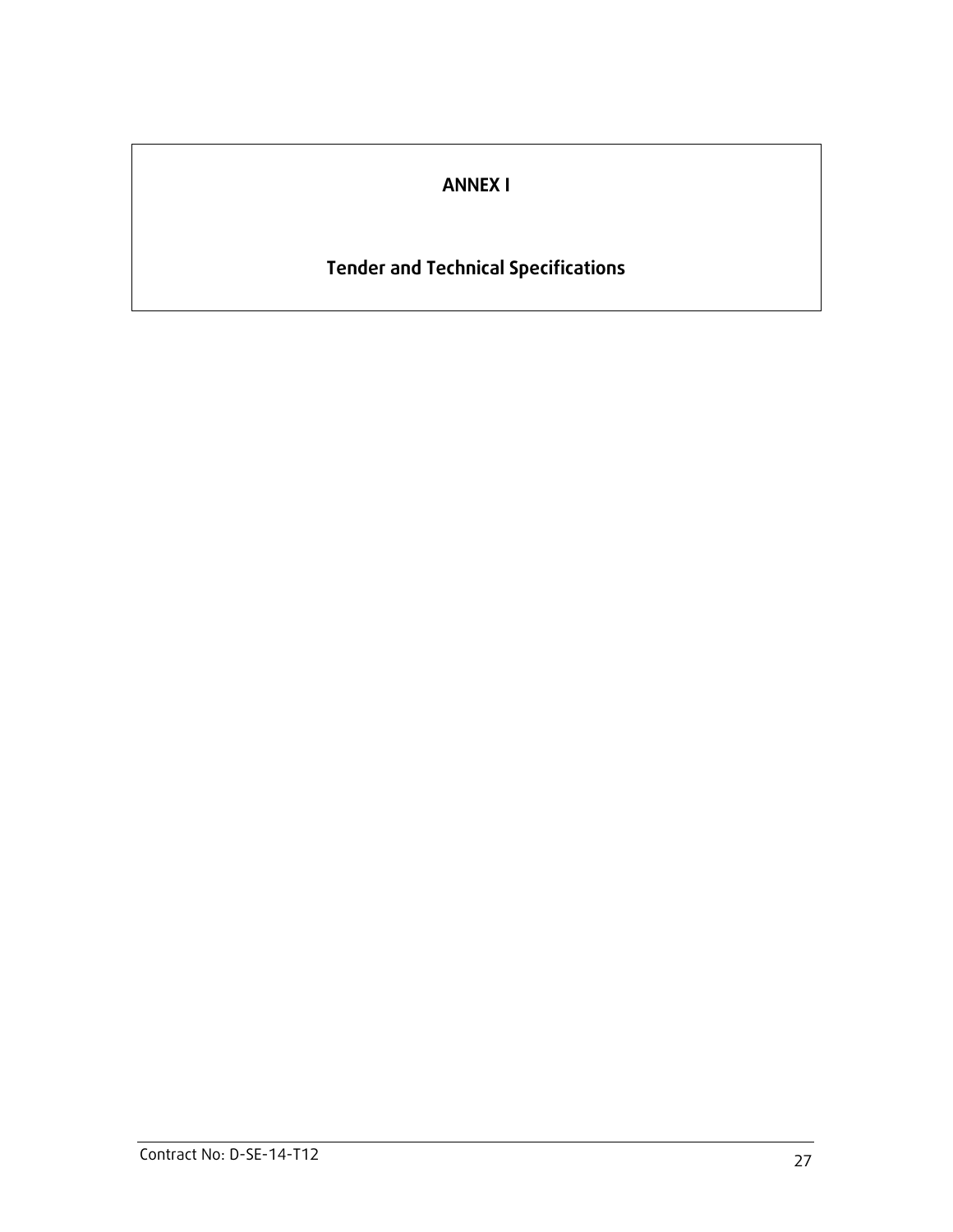### ANNEX II

### Contractor's Tender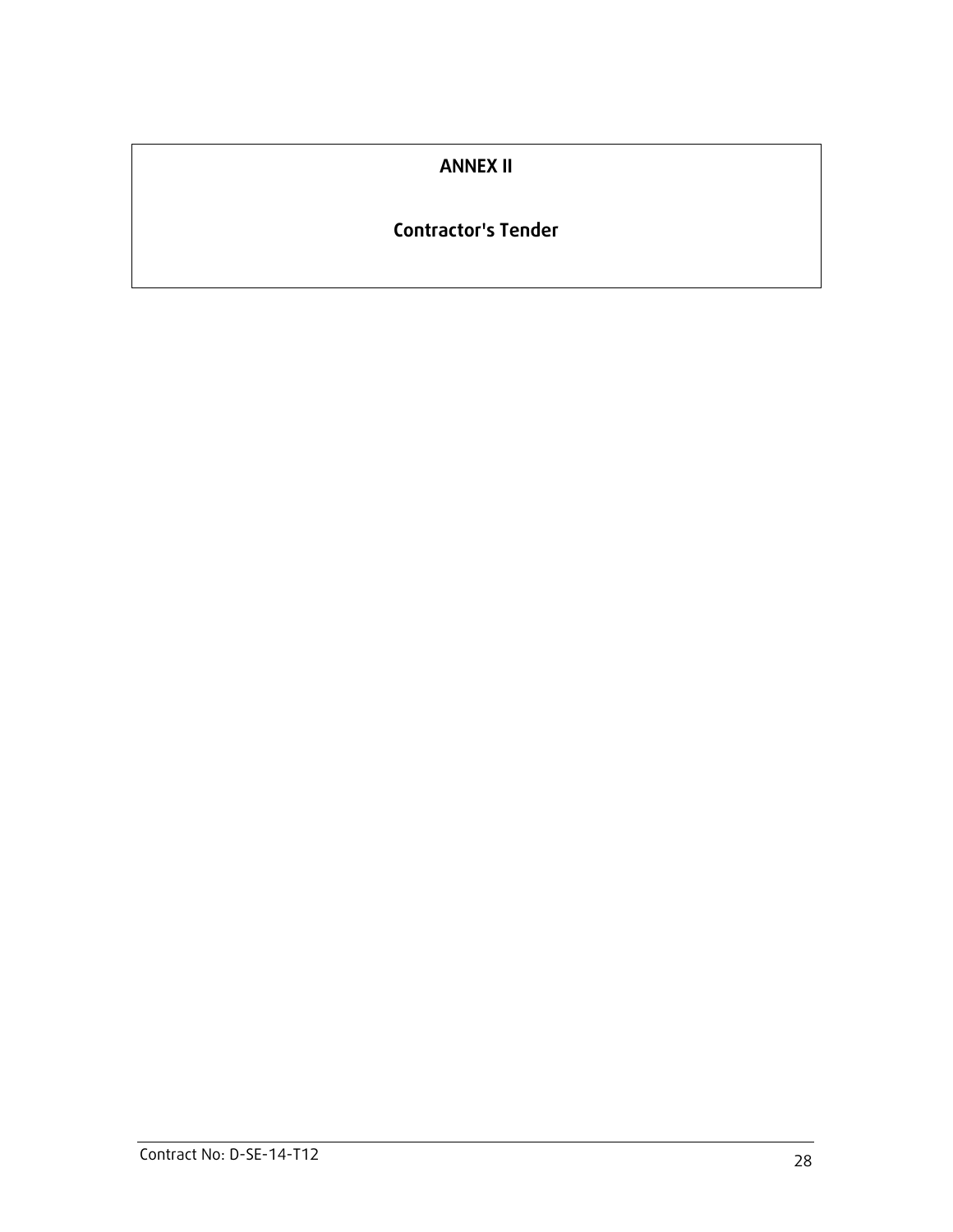## ANNEX III

# Bank Identification Form and Legal Entities File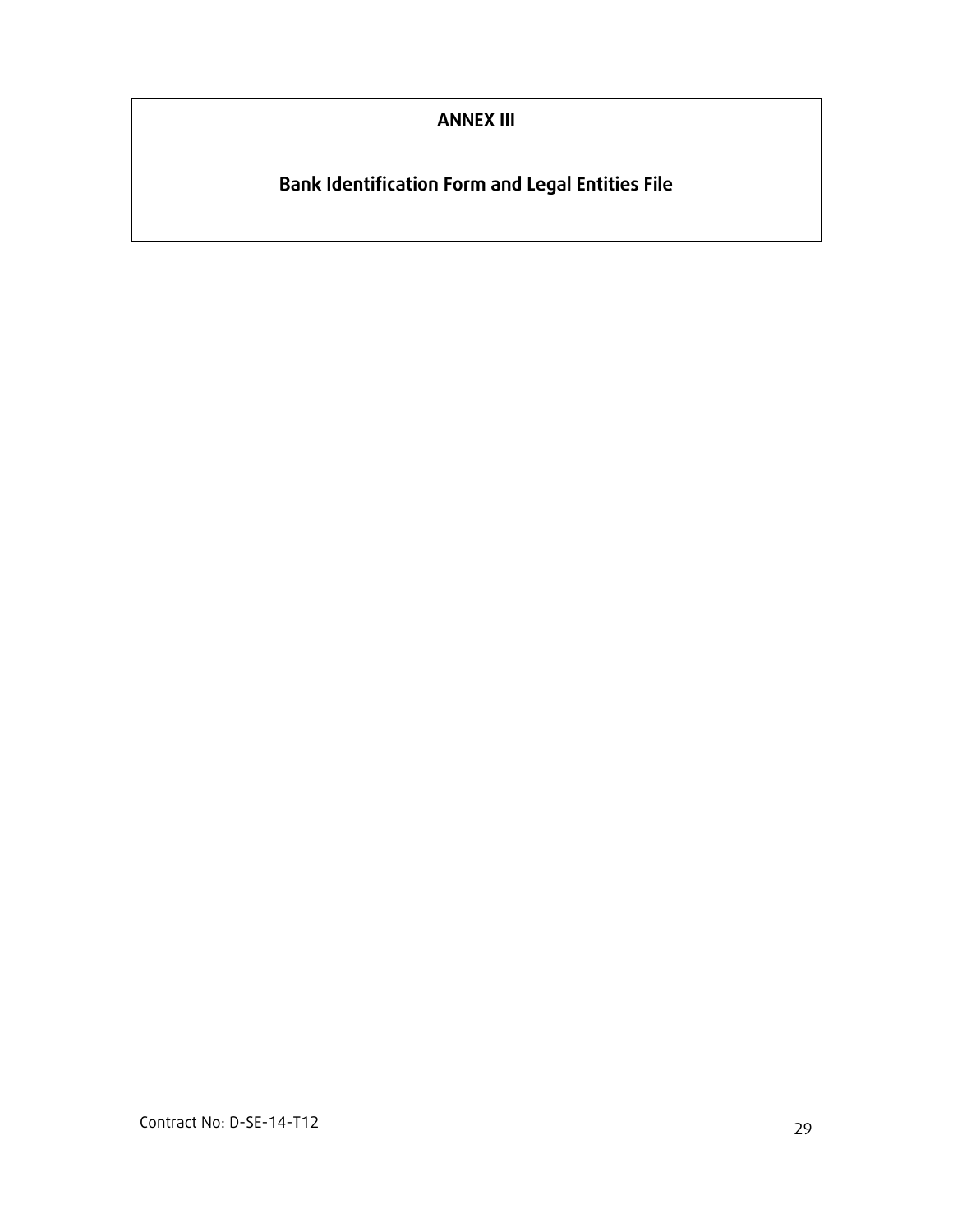### ANNEX IV

# Pre-financing Guarantee Model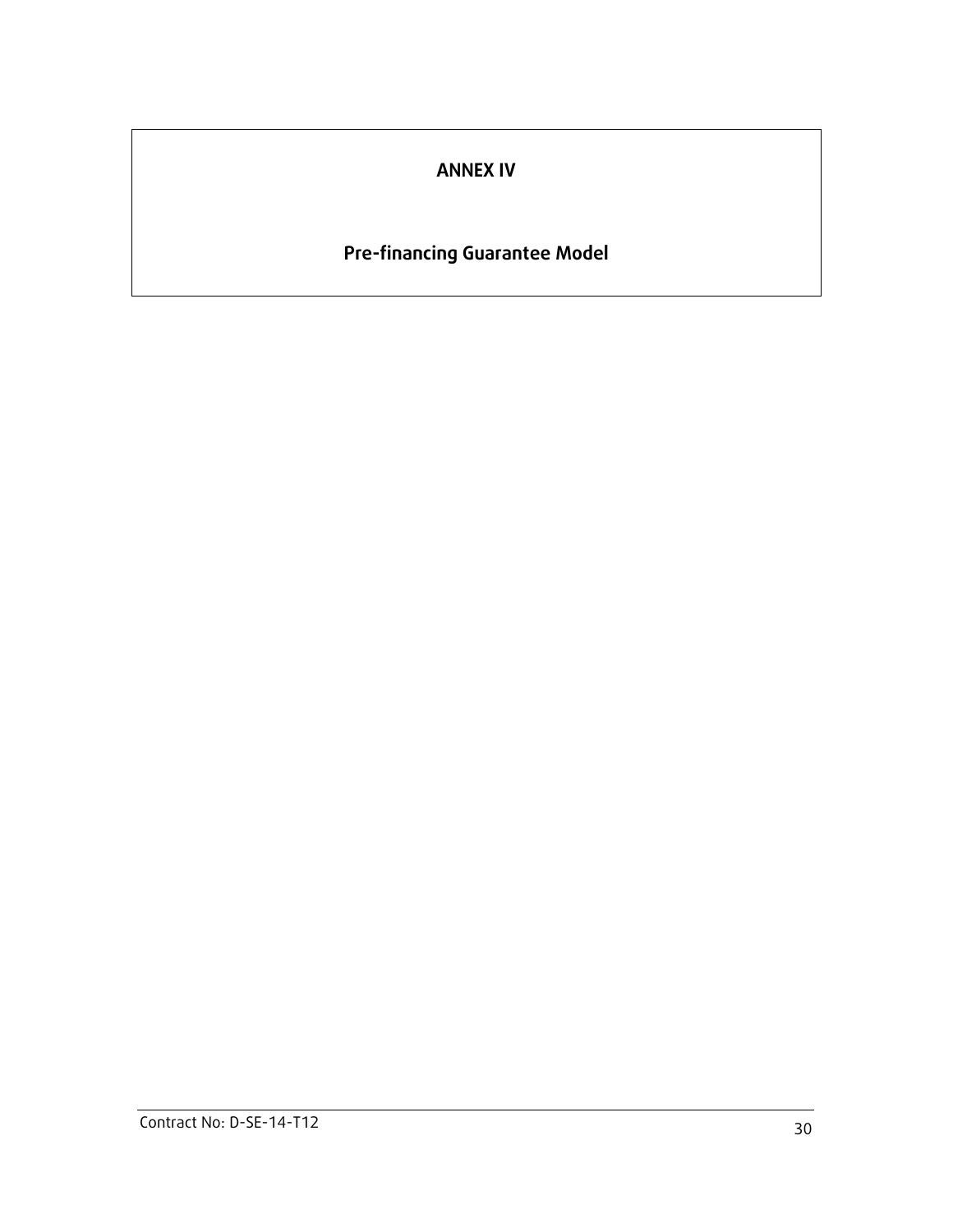## ANNEX V

# Certificate of Conformity/Task Acceptance Form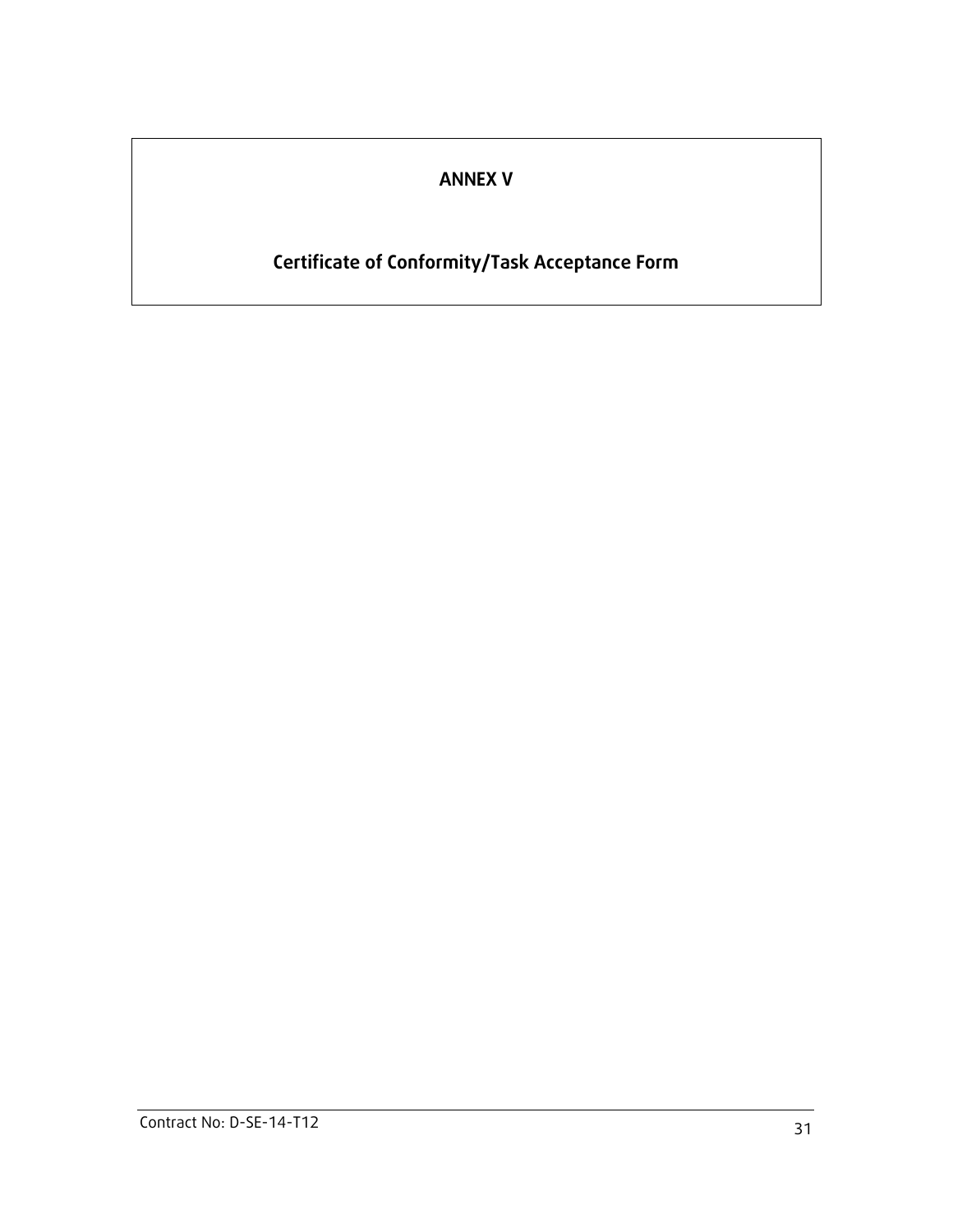#### CERTIFICATE OF CONFORMITY/TASK ACCEPTANCE FORM

#### FOR CONTRACT No D-SE-14-T12

| One original - duly signed - to be attached to the invoice. |  |  |
|-------------------------------------------------------------|--|--|
|                                                             |  |  |

#### RECEIPT OF WORK: [SUBMISSION, RECEPTION, ACCEPTANCE] To be filled by the Contractor and the FRA.

|                                                         | Contractor | <b>FRA</b> |
|---------------------------------------------------------|------------|------------|
| Date of delivery/signing:                               |            |            |
| Person responsible for checking<br>(in block capitals): |            |            |

| Comments :                        |  |  |
|-----------------------------------|--|--|
| ACCEDIANCE AND VALIDATION OF WORK |  |  |

### ACCEPTANCE AND VALIDATION OF WORK

To be completed by the FRA.

| Official responsible for acceptance (in block<br>OIA <sup>2</sup><br>capitals):           |  |
|-------------------------------------------------------------------------------------------|--|
| Date and signature:                                                                       |  |
|                                                                                           |  |
| Official responsible for the final validation<br>OVA <sup>3</sup><br>(in block capitals): |  |
| Date and signature:                                                                       |  |

j

<sup>&</sup>lt;sup>1</sup> Please indicate if any deviations occur from the contract and attach relevant justification<br><sup>2</sup> **OIA**: FRA's responsible in charge of the reception of the work<br><sup>3</sup> **OVA**: FRA's responsible in charge of the final valida